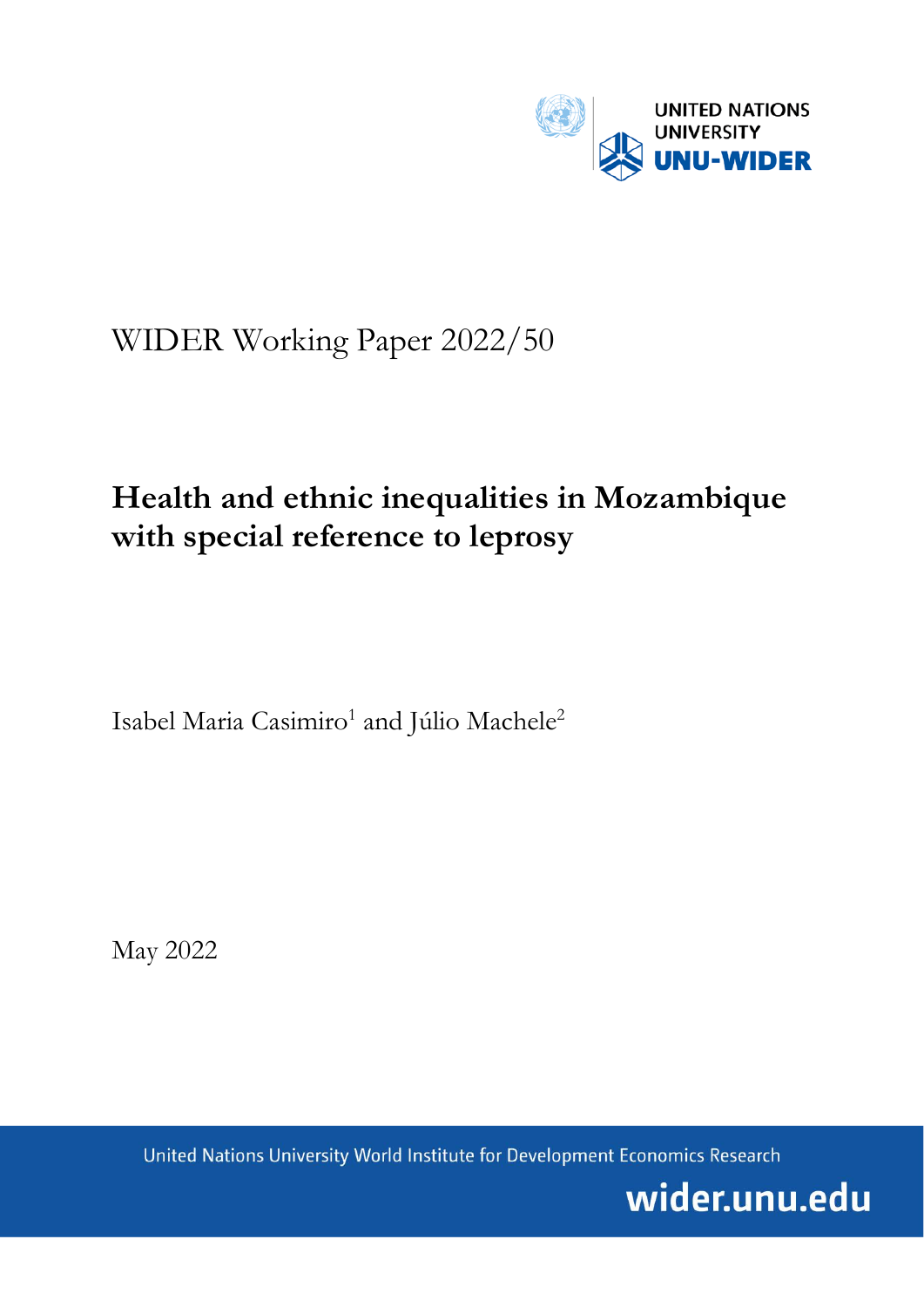**Abstract:** The subject of this paper is health and ethnic inequalities in Mozambique, with special reference to leprosy. It is argued that the health policies and strategies adopted in the colonial and post-colonial periods led to an unequal distribution not only of certain diseases but also of health infrastructures. The colonial regime, by neglecting and creating ineffective leprosaria in central and northern Mozambique, 'ethnicized' Lazarus disease, a fact corroborated by its current unequal distribution. In turn, post-colonial health policies and health coverage failed to take this inequality into account. The current National Leprosy Control Program aims to end leprosy and thus eliminate its identification with the ethnolinguistic groups in northern and central Mozambique. This qualitative study, which draws on reports from the Ministry of Health and NGOs, statistics, and observations, falls within the scope of the social sciences, with an emphasis on the comparative historical-sociological method.

**Key words:** leper, leprosy, ethnic inequalities, Mozambique

**JEL classification:** D78, E61, H51, N01

**Acknowledgements:** The authors thank Professor João Paulo Borges Coelho for his kind permission to use data from his PhD thesis 'Protected villages and communal villages in the Mozambican province of Tete (1968–1982): a history of state resettlement policies, development and war' (University of Bradford, 1993) in Table 2.

Copyright © UNU-WIDER 2022

Information and requests: publications@wider.unu.edu

ISSN 1798-7237 ISBN 978-92-9267-181-5

#### <https://doi.org/10.35188/UNU-WIDER/2022/181-5>

Typescript prepared by Joseph Laredo.

The Institute is funded through income from an endowment fund with additional contributions to its work programme from Finland, Sweden, and the United Kingdom as well as earmarked contributions for specific projects from a variety of donors.

Katajanokanlaituri 6 B, 00160 Helsinki, Finland

The views expressed in this paper are those of the author(s), and do not necessarily reflect the views of the Institute or the United Nations University, nor the programme/project donors.

<sup>1</sup> Centre of African Studies, University Eduardo Mondlane, Maputo, Mozambique, co-corresponding author: [isabelmaria.casimiro@gmail.com;](https://d.docs.live.net/814a187baa1337e0/Documents/CURRENT/UNU-WIDER/Casimiro%20and%20Machele/isabelmaria.casimiro@gmail.com) 2 Faculty of Arts and Social Sciences, University Eduardo Mondlane, Maputo, Mozambique, co-corresponding author[: Julio.machele@uem.mz](mailto:Julio.machele@uem.mz)

This study is published within the UNU-WIDER project [Addressing group-based inequalities.](https://www.wider.unu.edu/node/237111)

UNU-WIDER employs a fair use policy for reasonable reproduction of UNU-WIDER copyrighted content—such as the reproduction of a table or a figure, and/or text not exceeding 400 words—with due acknowledgement of the original source, without requiring explicit permission from the copyright holder.

United Nations University World Institute for Development Economics Research provides economic analysis and policy advice with the aim of promoting sustainable and equitable development. The Institute began operations in 1985 in Helsinki, Finland, as the first research and training centre of the United Nations University. Today it is a unique blend of think tank, research institute, and UN agency—providing a range of services from policy advice to governments as well as freely available original research.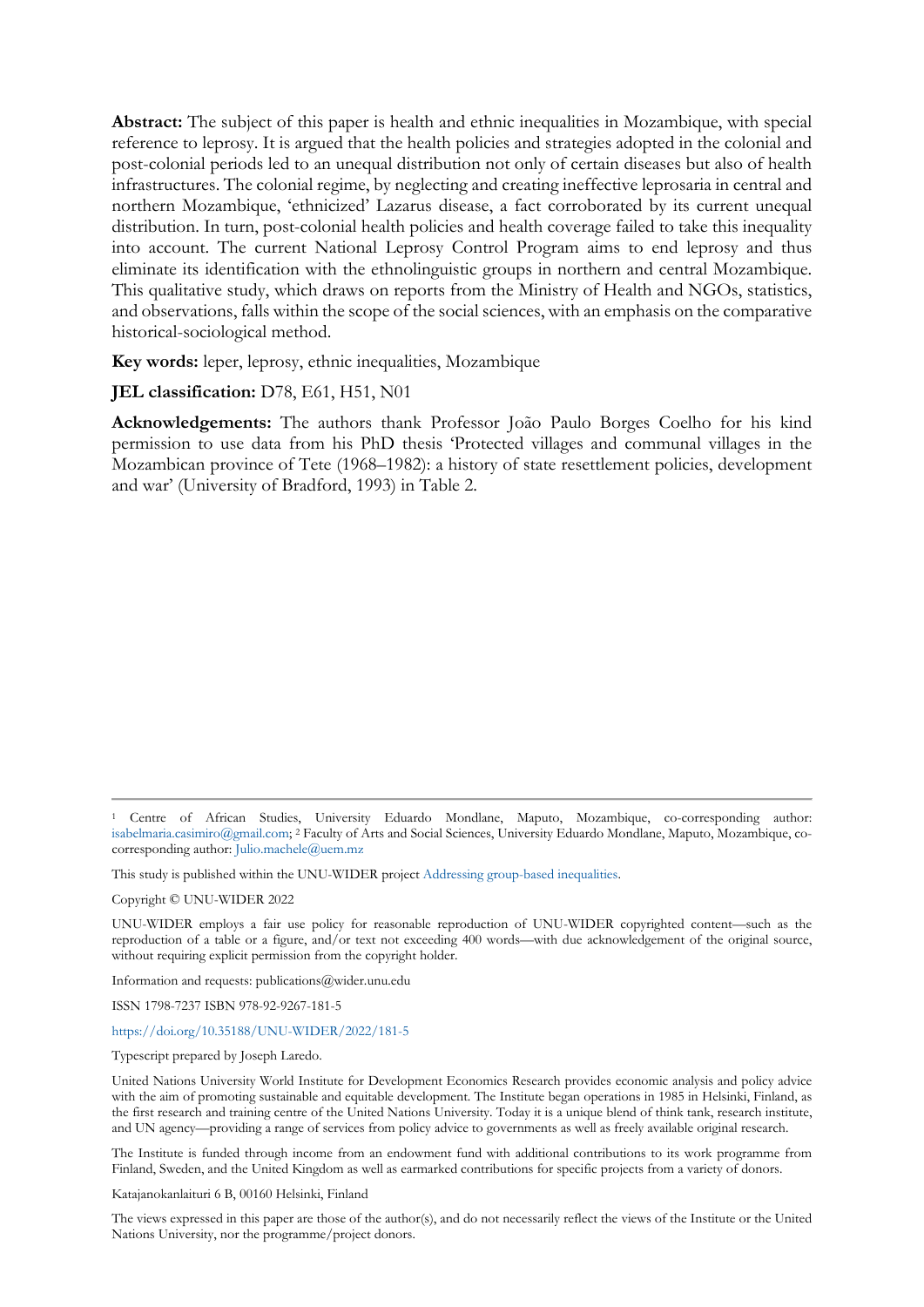### **1 Introduction**

During a class in the discipline of Social History of Medicine and Environment on the undergraduate course in History at the Eduardo Mondlane University (UEM), we were discussing the prevalence of certain diseases such as trypanosome, malaria, and cholera in the wake of a question formulated by Rui da Maia: 'Why do we accept the fact that we still live with 19th-century diseases?' (Maia 20[1](#page-2-0)4: 8)<sup>1</sup>—at which point the debate slipped into a discussion of Lazarus disease.<sup>[2](#page-2-1)</sup> Considering that, following the precepts of the World Health Organization (WHO), Mozambique has been free of Lazarus disease since 2008, two pertinent questions arose: (i) 'Why has leprosy re-emerged in Mozambique?<sup>2[3](#page-2-2)</sup>; (ii) 'Why is leprosy more prevalent in northern and central Mozambique?'

Attempts to find answers, even if partial, to these questions culminated in this research, which was consolidated as we visited the 20th Century Health Inventory of the Historical Archive of Mozambique and consulted newspapers and reports. Taking into account the need to achieve a harmonious society without discrimination based on ethnicity and geographical location, we were more inclined to seek answers to the second question, but also aware of their imbrication.

Thus, with this paper we intend to contribute to the understanding of the unequal distribution of health in Mozambique with special reference to leprosy. We hope that, as a result of this study, the issue of inequality in access to medical care and in the distribution of diseases will be taken seriously and that future disease control policies will not reproduce ethnic inequalities. Only through interventions in the spirit of the 10th objective of the Millennium Development Goals  $(MDGs)^4$  $(MDGs)^4$ can a harmonious society be achieved without discrimination on the basis of ethnicity and geographical location.

Based on a study of the health policies and strategies adopted in the colonial and post-colonial periods, it is argued that these led to an unequal distribution not only of certain diseases but also of health infrastructures. By neglecting central and northern territories in terms of health care delivery and by targeting the same region as the locus of ineffective leprosaria, the colonial government 'ethnicized' Lazarus disease, a fact corroborated, at least in part, by its current unequal distribution. In turn, post-colonial health policies and health coverage failed to take this inequality into account. The current National Leprosy Control Program aims to end leprosy and thus eliminate its identification with ethnolinguistic groups in central and northern Mozambique.

<span id="page-2-0"></span> $1 \text{ At the beginning of } 2008$ , the Democratic Republic of the Congo and Mozambique reached the leprosy elimination goal (defined as a registered prevalence rate of <1 case/10,000 population) (WHO 2008: 294).

<span id="page-2-1"></span><sup>&</sup>lt;sup>2</sup> Lazarus is the beggar and leper in the parable of Jesus Christ 'The Rich Man and Lazarus', related in Luke 16:19–31.

<span id="page-2-2"></span><sup>&</sup>lt;sup>3</sup> Ivo Garrido, Minister of Health during the consulate of President Armando Emílio Guebuza, between 2005 and 2010, commented bitterly that leprosy, whose elimination had been confirmed by the WHO in 2009, was reappearing due to government negligence (Garrido 2020: 21). He also insisted that, 'should there be political will and better organization, it will be possible to eliminate, and subsequently eradicate, leprosy and substantially reduce the prevalence of other currently neglected diseases such as […] trachoma, lymphatic filariasis, scabies and rabies' (Garrido 2020: 22).

<span id="page-2-3"></span><sup>&</sup>lt;sup>4</sup> The 10th Goal aims to reduce inequality within and among countries: in particular, by 2030, to empower and promote the social, economic and political inclusion of all, irrespective of age, sex, disability, race, ethnicity, origin, religion or economic or other status (paragraph 2).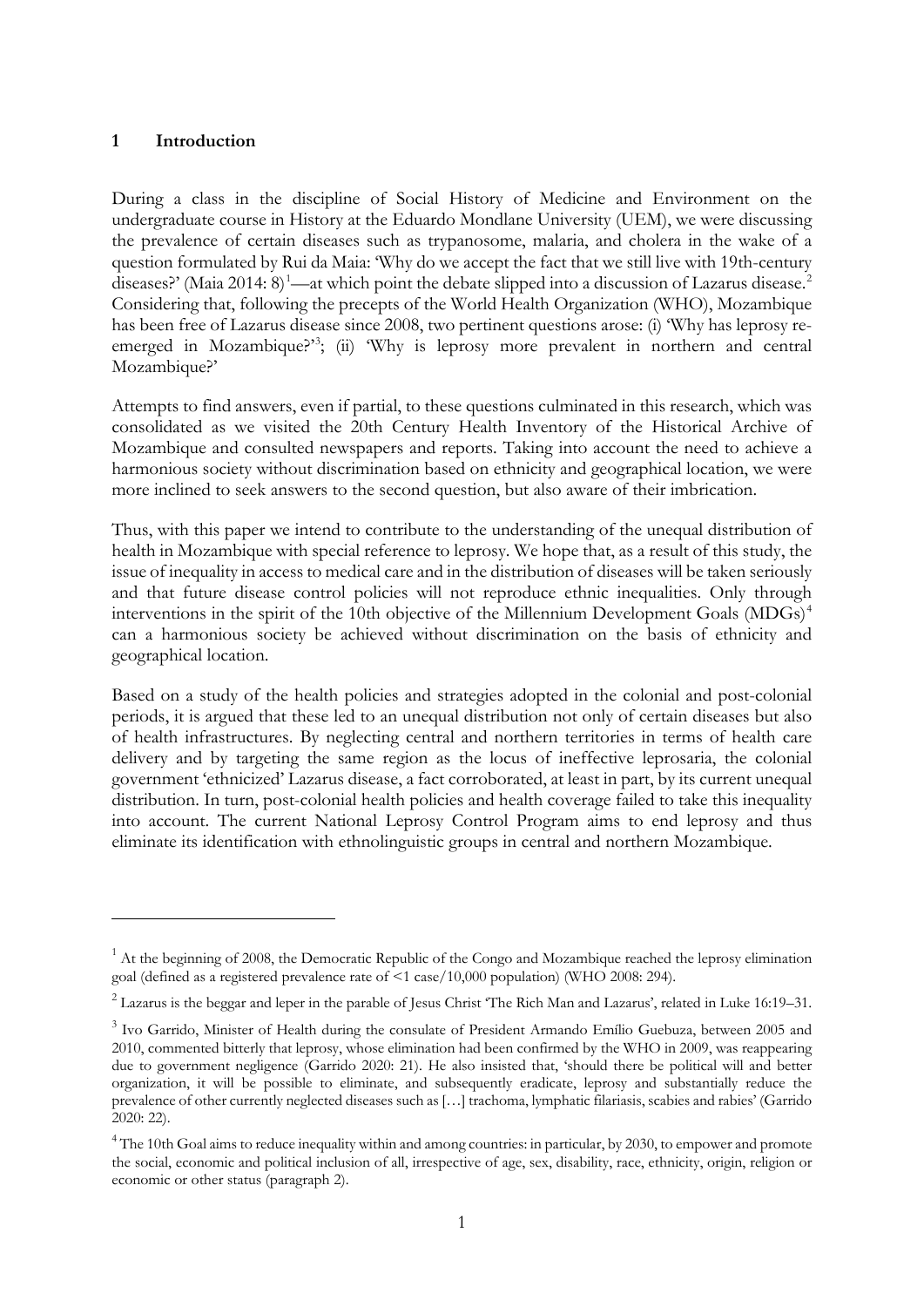This is a qualitative study based on discussions in the classes of Social History of Medicine and the Environment, a course taught between 2006 and 2016 in the History Department at Eduardo Mondlane University. This course allowed us to collect a copious and varied documentation on colonial and post-colonial health policies, as well as on the social history of diseases, including the reasons for their unequal distribution. Our lessons with students as well as the resulting student essays helped us to gain insights into policy and community responses to disease.

The 20th Century Health Inventory available in the Historical Archive of Mozambique has relevant data on colonial policies in relation to leprosy. The effects of these policies are still being felt today. The reports of the Ministry of Health document the effort to eradicate leprosy, but also issues concerning its regional distribution (among certain ethnolinguistic groups). Strategic Plans and Health Programs—in particular the National Leprosy Control Program—and their evaluation give us not only a measure of their achievement but also relevant projections. Non-governmental organizations (NGOs) active in leprosy control in partnership with the Ministry of Health have also produced reports and assessments of their efforts and the challenges they faced.

## **2 Studies on health and inequalities in Mozambique**

Studies on the relationship between health and inequality in Mozambique are relatively rare. The attention of scholars was for a long time directed to the advance of colonial medical science, the role of health care delivery, the effects of structural adjustment polices in health care delivery, and the impact of war on health. The study of inequalities tended to be restricted to gender issues, with emphasis on access to power and decision-making, participation, income, education, and violence (Bonate 2005; Casimiro and Andrade 2005; Gradín 2017; Gradín and Tarp 2019; Maia 2012; Pfeiffer and Gimbel-Sherr 2007; Raimundo 2009; Vletter 2006). At the same time, the issue of ethnic inequality came to be dominated by considerations of a political and economic nature (Lavieque 2020).

It was in the wake of these concerns that specialists in tropical medicine began to study tropical diseases, [5](#page-3-0) partly as a way of 'domesticating' the African continent, which was seen as the place of disease, the white man's grave. The dangers of infection by African 'hosts' of diseases as well as social control and economic exploitation of the colony were behind the campaigns against malaria, trypanosomiasis, sexually transmitted diseases (STDs), spastic paraplegia (Konzo), Chikungunya, leprosy, etc.<sup>[6](#page-3-1)</sup> However, few authors opened their eyes to the inequality inherent in the prevalence of such diseases.

Scholars who dealt with the relationship between health care and revolution also showed that in the first phase the 'freedom fighters' used health to conquer minds and hearts, offering an alternative to 'racist' medicine (Martins 1984: 63; Walt and Cliff 1986: 151). It can be assumed that hardly any of these authors took the time to examine to what extent proximity to the circles of

<span id="page-3-0"></span><sup>5</sup> Now called Neglected Tropical Diseases (NTDs).

<span id="page-3-1"></span><sup>&</sup>lt;sup>6</sup> The colonial authorities had already in the 1930s identified 'the great calamities that have afflicted the indigenous populations – malaria, leprosy, smallpox, sleeping sickness, parasitosis and general, and particularly intestinal, diseases' (INLM 1934: 18); see also Dube (2009); Shapiro (1983); Vaughan (1991).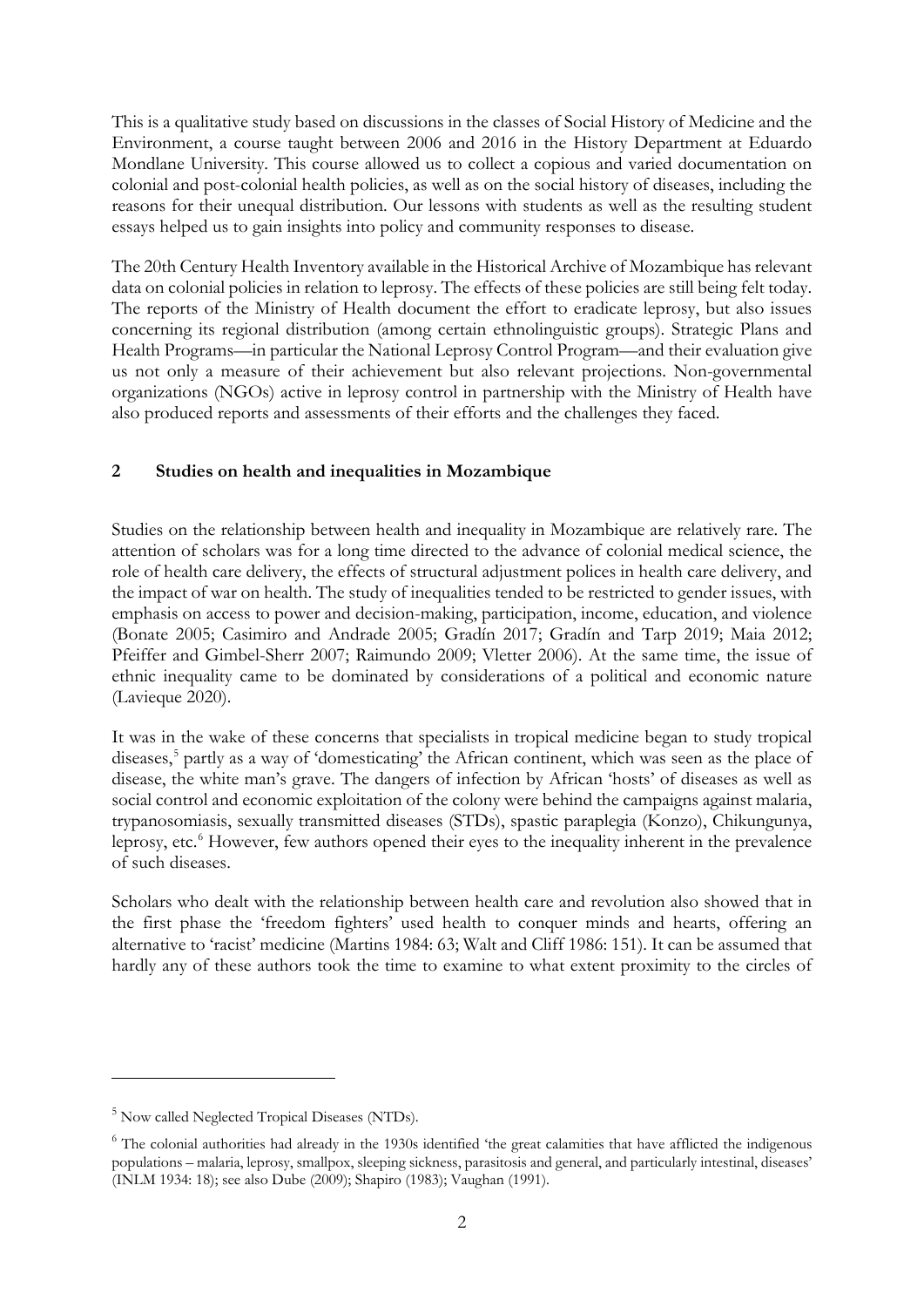power and the exploitation of links with foreign countries (South Africa, Tanzania) dictated differentiated access to health care.<sup>[7](#page-4-0)</sup>

Those who have discussed health in the context of the Structural Readjustment Program (SAP) have argued that it has increased inequalities in access to health care between rich and poor, but also that corruption has become widespread. Attachment to the rich–poor antithesis has made scholars myopic to the geographical dimension of inequality most evidenced by the rural–urban divide (O'Laughlin 2010: 5) and, above all, to the increase in ethnic inequalities.

War is generally addressed by scholars as a factor in the destruction and collapse of the health network (Finnegan 1992; Hanlon 1991; O'Laughlin 2020: 5; Vines 1996). Differences in access to health care due to belonging or being in the territory dominated by government forces or Renamo (Mozambican National Resistance) forces with a strong ethnic Ndau base hardly appear in this literature, although a few authors do give attention to traditional medicine during this period (Honwana 2003; Wiegert 1996).

However, consistent concerns about health inequalities were raised at the beginning of the new millennium by the World Bank and the World Health Organization (Chao and Kostermans 2002; Gwatkin 2000; Gwatkin et al. 2007; O'Laughlin 2020: 5). In these studies, health inequalities are generally addressed in relation to the axes of family socio-economic position, maximum educational attainment, gender, age, rural/urban setting, province, access to health care, time to reach health facilities, and type of health provider.<sup>[8](#page-4-1)</sup> The balance tends to be unfavourable among people living in northern provinces and rural settings, as well as among the less educated and poorer (Gironés et al. 2018; O'Laughlin 2020: 14–17).

Leprosy, eradicated in 2008 but subsequently resurged, has raised the interest of various scholars, ranging from ethnographers (Dias and Dias 1998; Junod 1996) to historians (Liesegang 1994; Roque 2016; Zamparoni 2017: 13–39), anthropologists (Palhota 2012), epidemiologists (Grau-Pujol et al. 2019; Griffiths and Ready 2001; Marrega et al. 2019; Silva 2007; Stuip et al. 2003), and biologists/botanists (Conde et al. 2014; Sitoe 2020). Overall, this literature treats leprosy from a clinical/epidemiological point of view and in the context of the medical political model of exclusion and integration. This literature, especially the one produced by social scientists, does not see leprosy in the context of either ethnic inequalities or the agency of patients.<sup>[9](#page-4-2)</sup>

As a starting point we assume, in line with Robert Beaglehole and Ruth Bonita (1997) quoted by Hofrichter (2003: 6), that

the foundations of health are common to all and include basic requirements such as adequate food, safe water, shelter, safety and hope […] These foundations have a more profound long-term effect on health status than the activities of the health system […]. Thus creating healthy populations depends on the organization of material conditions in everyday life.

<span id="page-4-0"></span> $7$  The northern, western, and southern borderlands are inhabited predominantly by cross-border communities, whose lives fluctuate between two territories in a context of border porosity. On border porosity and cross-border communities see Asiwaju (2003); Kenneth (2016); Soderbaum and Taylor (2008).

<span id="page-4-1"></span><sup>&</sup>lt;sup>8</sup> According to O'Laughlin (2020), three approaches have dominated the debate around health inequalities in Mozambique, namely liberal epidemiology, bioscience (biopower), and class. On other theories of health and inequality, including the model proposed by Whitehead and Dahlgren (1991), see Popay et al. (2003).

<span id="page-4-2"></span> $9^9$  For a brilliant analysis on the agency of lepers in Cameroon see Mokake (2018).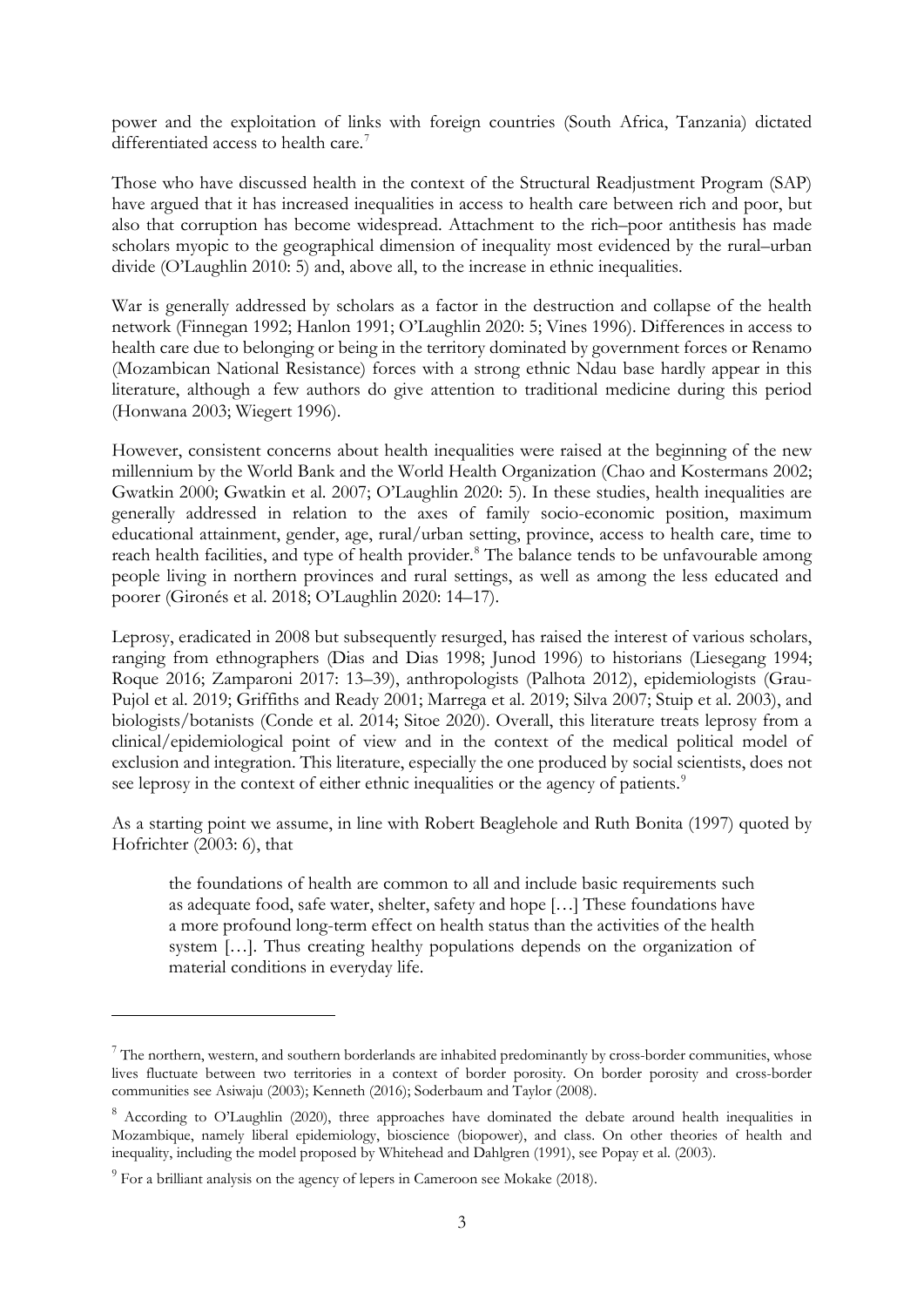As a corollary we adopt a historical-sociological perspective which sees inequality in health as a historical phenomenon (Thompson 1993: 9), that is, as something created through human agency.

Our attention is directed to unjust and preventable health inequities. We propose to reflect on 'what conditions make health inequalities unjust' and to consider 'the merits of policies that prioritize the elimination of health disparities' (Arcaya et al. 2015: 1) caused by leprosy, in other words the conditions and policies that put some ethnic groups at risk of developing leprosy and how they operate at a social level (Lockwood 2004).

### **3 The unequal distribution of disease in Mozambique**

Evidence highlights an unequal distribution of disease in Mozambique, with explanations ranging from ecological issues to economic and social policies, culture, and access to health care. The unequal distribution of disease is closely associated with colonialism. For example, tuberculosis, although widespread throughout the territory, ended up being endemic in southern Mozambique and more associated with the Tsonga nation because of its connection with migratory labour in the mines of South Africa (Covane 1996; Harries 1994; Packard 1989). The same could be said about sleeping sickness and other zoonoses $10$  that threaten more people living in rural areas because they are more in contact with domestic and wild animals (see Matsimbe et al. 2017).

At a later stage, a similar situation occurred in relation to the prevalence of HIV/AIDS, which is now higher in central and southern Mozambique. In Gaza province, the cradle of migrant miners to South Africa, victims of HIV/AIDS tended to be Mozambican miners (Mungoi 2010: 98). The prevalence is also higher in urban areas (Nutor et al. 2020). Table 1 lists the provinces of Mozambique, with their approximate populations.

| <b>Region</b><br><b>Provinces</b> |                                               | <b>Population</b> (2017)                                 |  |
|-----------------------------------|-----------------------------------------------|----------------------------------------------------------|--|
| North                             | Cabo Delgado<br>Nampula<br>Niassa<br>Zambézia | 1.9 million<br>6 million<br>2.3 million<br>5.1 million   |  |
| Central                           | Manica<br>Sofala<br>Tete                      | 1.9 million<br>2.2 million<br>2.8 million                |  |
| South                             | Gaza<br>Inhambane<br>Maputo<br>Maputo City    | 1.4 million<br>1.5 million<br>2.5 million<br>1.1 million |  |

Table 1: Provinces of Mozambique

Source: authors' construction.

In turn, Konzo (a form of spastic paraparesis) has become the most prevalent disease north of the Zambezi river, especially in Cabo Delgado, Nampula, and Zambézia provinces, where cassava production reached 90 per cent of national production by the end of 1970s.<sup>[11](#page-5-1)</sup> These provinces are

<span id="page-5-0"></span><sup>&</sup>lt;sup>10</sup> On the importance of the concept of one health, as a notion that combines human, animal, and environmental components to address global health challenges that have an ecological interconnectedness, see Bidaisee and MacPherson (2014). Countries with multiple surveys  $(>= 4)$  and high prevalence  $(>= 8$  per cent) of Trypanosomosis are Burkina Faso, Cameroon, Ethiopia, Mozambique, Nigeria, Sudan, and Tanzania.

<span id="page-5-1"></span> $11$  At the national level it is estimated that cassava satisfies  $30-35$  per cent of the energy needs of the population (Casadei 1980: 122).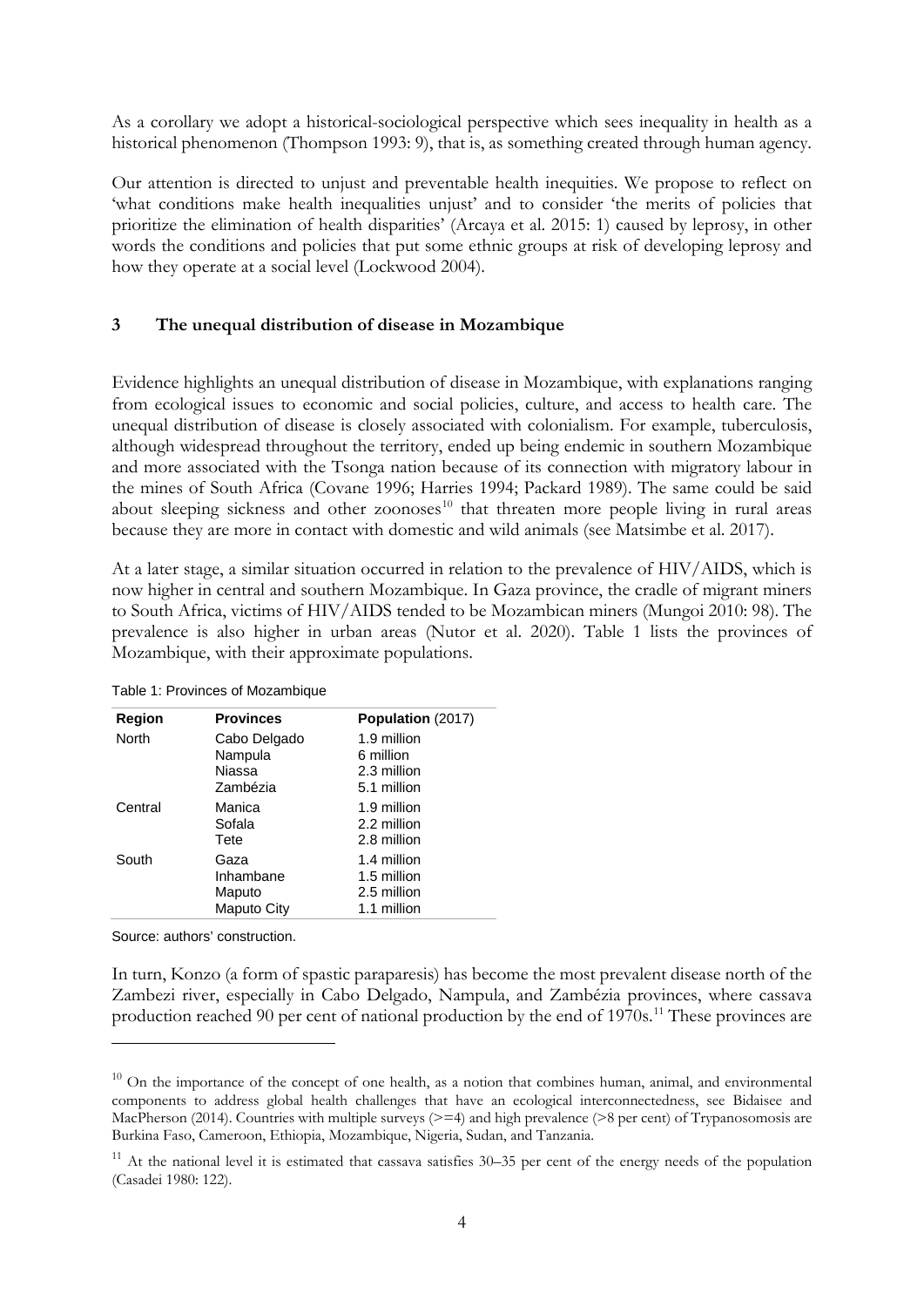plagued cyclically by famine, which drives their populations to consume raw cassava (Manihot *esculenta*), which is highly toxic. They are also provinces in which health services are hampered by barriers such as distance, lack of transport, and economic cost (Gironés 2018: 40).<sup>[12](#page-6-0)</sup>

The United Nations recently reported that 'Lymphatic Filariasis is endemic in 103 districts of the country [Mozambique]. The northern and central provinces are the most affected.' [13](#page-6-1) Lymphatic filariasis, which is associated with disadvantaged rural populations (Nelson 2018), has a distribution of 2–56 per cent in Zambezia, 5–82 per cent in Nampula, 11–66 per cent in Cabo Delgado, and 3–42 per cent in Niassa (Ministério da Saúde 2005).

Chikungunya, first detected in southern Tanzania in 1952, has become a serious public health problem in northern and central Mozambique (Gudo et al. 2016; Mugabe et al. 2018), where it generates a great social impact because of the high number of cases.

In the case of schistosomiasis, the prevalence varies dramatically across the country, with higher prevalence in Cabo Delgado, Nampula, Niassa, and Zambézia provinces and in certain provincial capital cities. Districts in the southern region of the country are the least affected (Augusto et al. 2009; Rassi et al. 2016). Possible factors in this unequal distribution include variation in socioeconomic, cultural, and environmental health conditions and poor individual and community hygiene (Augusto et al. 2009: 802; Traquinho et al. 1998).

In sum, neglected tropical diseases tend to be located in the central and northern regions of the country, the provinces of Cabo Delgado, Nampula, Niassa, and Zambézia being the worst affected (Grau-Pujol et al. 2009: 4).

## **4 Leprosy**

The presence of leprosy in the territory that became modern Mozambique is quite old (Liesegang 1994). The first scholars during the period of 'ethnographic effervescence' in the 19th century recorded the presence of this disease and the ways in which the native populations dealt with it. The record made it possible, at a later stage, to document the range of medicinal plants used to treat what was regarded as a 'doctor-beating' disease.<sup>[14](#page-6-2)</sup>

Although the native populations were unable to successfully treat leprosy, it is important to note that they did not 'ostracize' the patient by giving him a peculiar geographical space, far from the ethnic group or clan. The patient was treated within the ethnic group or clan and, although there were occasions when isolation in a hut was practised, this was always within the geographical limits of the ethnic or clan units (Dias and Dias 1998).

<span id="page-6-0"></span><sup>&</sup>lt;sup>12</sup> The proportion of deaths due to malaria changes significantly between the provinces, being highest in Cabo Delgado (10 per cent), Nampula (9 per cent), and Zambézia (9 per cent); the lowest proportion is found in Maputo, city and province (2 per cent) (Ministério da Saúde 2015: 49).

<span id="page-6-1"></span><sup>13</sup> ONU NEWS, 'Moçambique lança Plano contra Doenças Tropicais Negligenciadas', 9 May 2012, available at: <https://news.un.org/pt/story/2012/05/1404651> (accessed 3 February 2022).

<span id="page-6-2"></span><sup>14</sup> From Xi-Changaan *lhula vadayi*, meaning literally 'winner of doctors' (Junod 1996: 397, 409)*.* Historically, Nampula province in the north of the country had the highest prevalence of leprosy in Mozambique. In the Makhuwa language spoken in Nampula and parts of Cabo Delgado, 'leprosy is called Marreetha and people affected by leprosy are called Namarreetha, which means "a moribund person"' (Deepak et al. 2013).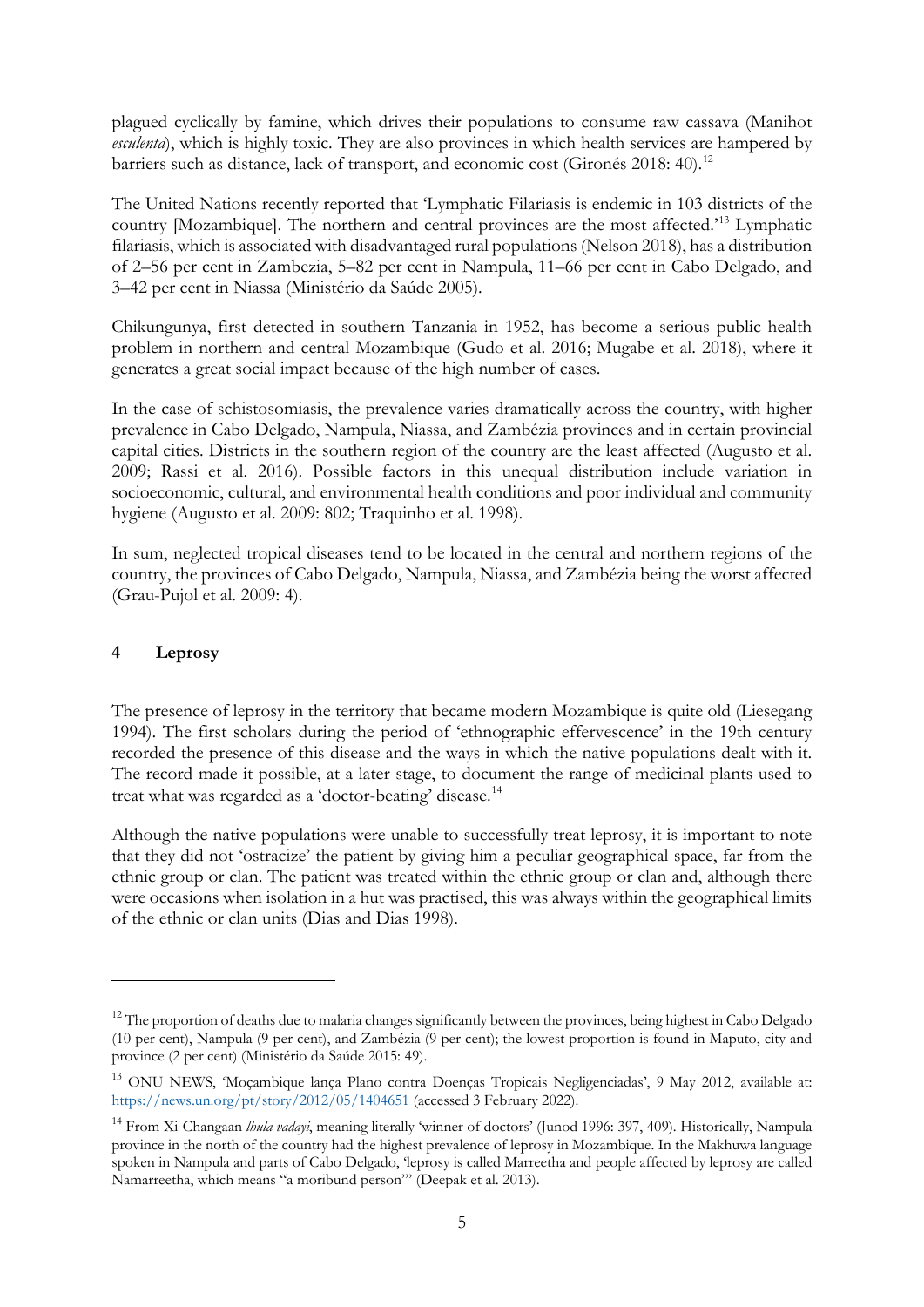For powerful individuals, contracting leprosy was tantamount to imperfection and a risk to the kingdom, leading, for example, the king of Sedanda to commit suicide with poison (Santos 1999). And the same disease banned at least one major contender, Munyoro Karembera, from the succession in the Mwenemutapa Empire (Alpers 1972; Beach 1972: 14 quoting Abraham 1960: 67). Even they, however, were not ostracized.

On the Maconde plateau Europeans noted that 'sufferers from leprosy were accepted as part of the community; they lived with their families in the village homes and offered themselves for any treatment which would bring them relief' (Hurman 1996: 61) and that

the conception of being segregated in a colony was foreign to their nature. It involved separation from their families and from their own land for a period of at least three years, and the treatment provided could, in most cases, be obtained at the nearest dispensary […] Great persuasion was required before patients would be admitted, and absconding from the colony was not infrequent (Hurman 1996: 95–96).

In southern Mozambique there were similar attitudes and abandonment, although reported, was rare (Liesegang 1994).

Europeans, however, came with a 'modernizing' discourse that sought to erase such local practices and replace them with a biomedical model of health care. According to this, lepers were to be segregated from the rest of the population. Influenced by this discourse, the Cabo Delgado black elite contended that the exclusion of lepers was a preferable practice.

In due course, the biomedical model was fitted into locally existing explanatory models (Vaughan 1991). A belief in the miraculous character of *mezinhas* (medicines) led Africans to also believe in the miracle of the 'Jackson'[15](#page-7-0) and the combined use of the two medical systems was corroborated by the expression 'a bit of Jesus, a bit of magic'.

This shift in attitudes also illustrates the degree of penetration of Christianity and its values into African societies, which initially did not accept the law of Christ, although it was widely taught and preached (Santos 1999: 100). For Africans, leprosy came to be seen as a divine retaliation against the impure and sinful. [16](#page-7-1) God was perceived as the agent of the disease, as he used it to punish and to cause repentance, or simply to show his might.

In contrast, in the Muslim religion, which is followed by one-third of Mozambicans, we find the expression 'run the same way from a leprosy-affected individual as running from a lion',<sup>[17](#page-7-2)</sup> which makes a clear allusion to the fear of the same disease, but at the same time there are instructions

<span id="page-7-0"></span><sup>15</sup> Africans had difficulty pronouncing the word injection. In southern Mozambique injections are still called *Jackseni*.

<span id="page-7-1"></span><sup>16</sup> According to Sufo Carimo, general coordinator of the Fundação Sementes de Esperança (Seeds of Hope Foundation), which operates in partnership with the Association of Lepers in Mozambique (Alemo) 'it is believed that when a person is affected by leprosy it is a punishment from God, for having done something wrong, and that this punishment can be transmitted. The person is put aside, excluded from the community' (Centro Missionário 2018).

<span id="page-7-2"></span><sup>&</sup>lt;sup>17</sup> One of three well known hadiths referring to the Prophet Muhammad's interactions and advice regarding lepers, the other two being the warning to healthy people to be cautious and to 'keep away the distance of one or two spearlengths from those with leprosy' and the story that the Prophet asked a leper 'to join him for a meal and actually took the man's hand and put it in a dish, telling him, "Eat, in the name of Allah, trusting in Allah and putting your reliance in Him"' (Hasnain et al. 2020: 6).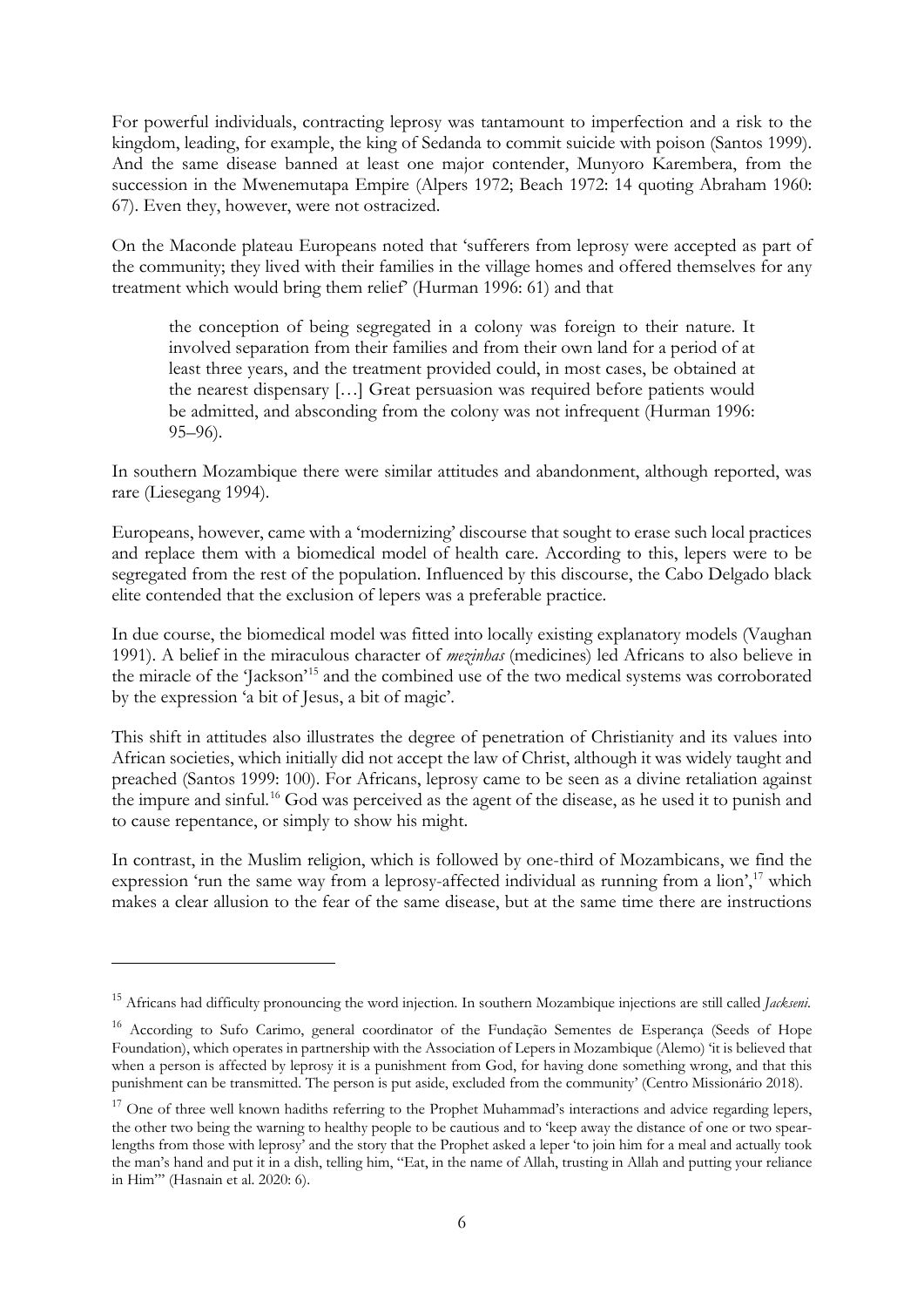saying that separation of a leprosy patient is wrong; the Prophet himself lived among people with leprosy (Solomon et al. 2020: 195).

## **4.1 Colonialism, leprosy, and ethnic inequalities in Mozambique**

It is at the beginning of the 20th century, more precisely in 1902, that we find 'a small asylum for lepers […] near Lourenço Marques [now Maputo] and a leper village, with a capacity for 150 patients' (Rogers and Muir 1937: 33 quoted in Costa 2010: 76). The Island of the Elephants, called Guimbane<sup>[18](#page-8-0)</sup> by the local population, was conceived in the context of 'racial degeneration' as perceived by Portuguese colonialists and other Europeans. It started receiving those suspected to have the disease from the south of the territory, such as a group of natives from Xai-Xai in 1909.

In the discourse of the medical authorities of the time, the lepers on the Island were treated by the best specialists,<sup>[19](#page-8-1)</sup> but any European suffering from the same ailment was not sent to the Island, but evacuated to Transvaal, where in fact there was better treatment (Zamparoni 2017: 25). Racial considerations thus transformed the Island into a colony of black lepers from southern Mozambique, mostly belonging to the Tsonga ethnolinguistic group.

A race- and class-based perspective became more visible in relation to black Mozambican migrant workers in South Africa, who were quickly deported if they were ill with leprosy or even suspected of it. These were individuals from southern Mozambique who were attracted by the better working conditions offered on the plantations and later in the mining industry in South Africa from the 19th century on.<sup>[20](#page-8-2)</sup> Thus, the hospitals in Transvaal rejected black lepers from Mozambique while at the same time admitting white lepers from the same territory (Zamparoni 2017: 25).<sup>[21](#page-8-3)</sup> Later, the multiracial integration policy produced a 'class' of *assimilados* (Africans who assimilated the way of life of the Portuguese and abandoned their African roots) who 'legally' enjoyed the status of white people and were privileged in access to social services (Moreira 1961; Rita-Fereira 1967–68).

The Island of Elephants leprosy hospital was the first legalized landmark of race-based isolation. The leprosaria of Maleice, Rivane, Homoine, and Massavelane,<sup>22</sup>as well as those of Panjono in Tete and Maate in Cabo Delgado (INLM 1934: 5–6), followed the same pattern.<sup>[23](#page-8-5)</sup> There were also four granary-hospitals (Alto Molucue, Namaíta, Antonio Enes, and Montepuez)—so called because they had facilities for outpatients and agricultural farms. They were administered by religious orders. By 1971, there were more than 76 dispensaries and 174 anti-leprosy posts in Mozambique.<sup>[24](#page-8-6)</sup>

In the 'scramble for Africa', Portugal demonstrated itself to be a weak power. This weakness made it concede two-thirds of the Mozambican territory to private companies from the end of the 19th

<span id="page-8-0"></span><sup>18</sup> *Maguimbane* in the local language means leper. It was also called Portuguese Island and Elephant Island.

<span id="page-8-1"></span><sup>&</sup>lt;sup>19</sup> For this reason they dubbed it the 'idyllic island'.

<span id="page-8-2"></span> $^{20}$  On Mozambican migrant workers in South Africa see Covane (1996, 2020a, 2020b).

<span id="page-8-3"></span><sup>21</sup> On the dilemas of *assimilados* see Macagno (2019).

<span id="page-8-4"></span> $22$  In 1938, all 580 lepers were interned on the island of Massavelene, situated in the Inhampavala lagoon. A single 'indigenous' nurse was sent to assist the lepers only in early March 1939; in between, many fled and others died, leaving 335, who were hospitalized (Zamparoni 2017: 27).

<span id="page-8-5"></span><sup>&</sup>lt;sup>23</sup> The reproduction of the same model of insular leprosaria advocated by the hygienists was not possible in the rest of the territory 'by virtue of the very small number of islands near the coast possessing the indispensable conditions for the convenient installation of lepers' (INLM 1934: 1, 6).

<span id="page-8-6"></span><sup>24</sup> 'Os problemas de saúde em Moçambique', *Cartaz,* 36, Feb/March 1975, p. 25.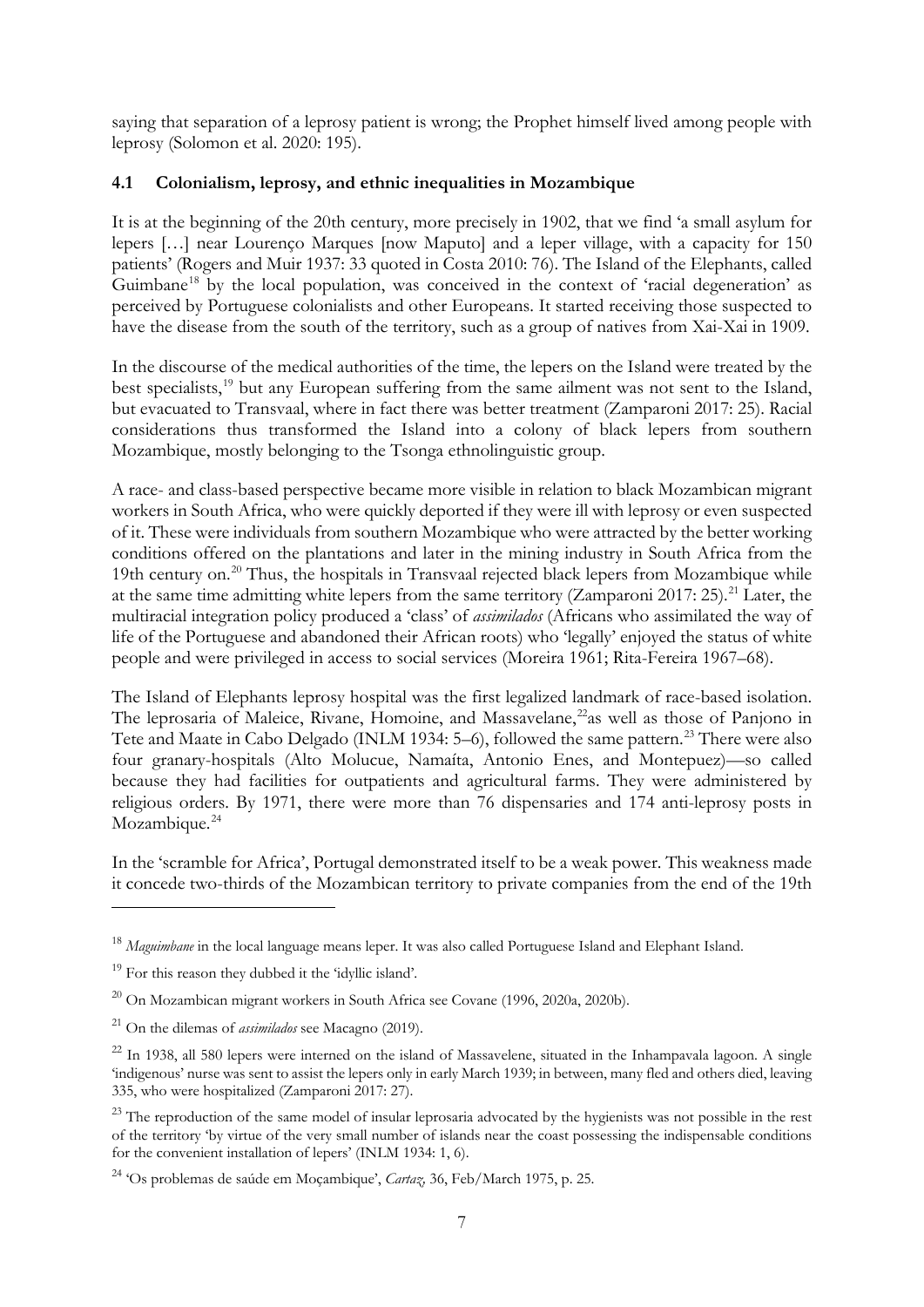century up to 1929. Located in the central and northern parts of the territory, these companies 'were initially content to sublease most of the land, obtaining profits without taking risks and without making excessive efforts to develop the region' (Pélissier 1994: 82). In general, the companies were 'under-capitalized, poorly equipped and without qualified personnel, revealing at the same time a great inability to develop a colonial industry and without funds to invest in a capitalist agriculture' (Medeiros 1997:  $170)^{25}$  $170)^{25}$  $170)^{25}$  or social services. Their main activities were the collection of the hut tax and the imposition of forced labour and compulsory production. The peasants reacted, abandoning the villages for refuges in the hills and forests or even for neighbouring territories (Medeiros 1997: 173–74).

In 1950, an organized campaign was started for the proper control and treatment of leprosy. With the creation of a new specialized service the system throughout the country was remodelled so as to give maximum coverage both for the treatment of patients and for their isolation where necessary (Spence 1963: 41) but these improvements were unequally distributed across the territory.

The Tsonga-dominated southern Mozambique, where the capital was located, enjoyed enormous advantages. In addition to the Miguel Bombarda Hospital, equipped with bacteriological laboratories for clinical analysis and a health unit with a special leper hospital and asylum,<sup>[26](#page-9-1)</sup> was constructed in the 1950s. The industrial area of Matola had, from the 1950s, a Dermatology Hospital-Dispensary for the internment of recovering lepers, with capacity for 50 beds. There were also plans to build a technical school for the training of nurses, assistants, and laboratory and pharmacy preparers; and, no less important, an Oncology Institute (Valdiki 1966: 2). More than two-thirds of the country's doctors worked in the capital and nearly all doctors were in private practice in the three main cities, where not more than 10 per cent of the population lived (Walt and Cliff 1986). These private hospitals served mostly white people and the class of *assimilados*.

Both the central and northern regions came to depend on the Health Station in the Port of Maputo, where there was a central dispensary supplying the medical needs of all the other subsidiary dispensaries (Spence 1963: 41) as well as a lazaretto and a maritime disinfection post as annexes (INLM 1934: 5).

In the middle of the 20th century, the colonial policy of *aldeamentos* (protected villages) was enforced, ostensibly to 'protect' villages from the spread of nationalism, especially in the centre and north of the country, where the liberation movement was most intense. Theoretically, a concentrated population could be provided with health and educational facilities and amenities and services. It could also easily be taxed, administered, and recruited (Borges Coelho 1993: 211).

The programme of *aldeamentos* was developed in close connection with the unfolding of the liberation war (Newitt 2012). In 1956, there were around 30,000 families in the *aldeamentos*. The first period of the war, 1964–68, was characterized by rapid construction of *aldamentos* in Cabo Delgado and Niassa and the following years, 1968–71, by construction in Tete province (Borges Coelho 1993: 205–06), which increased the total population to over half a million (Table 2).

<span id="page-9-0"></span> $^{25}$  Malyn Newitt refers to 'the deplorable conditions of the territories of the Niassa Company' (Newitt 2012: 409–10).

<span id="page-9-1"></span><sup>26</sup> Now Hospital Geral de Mavalane.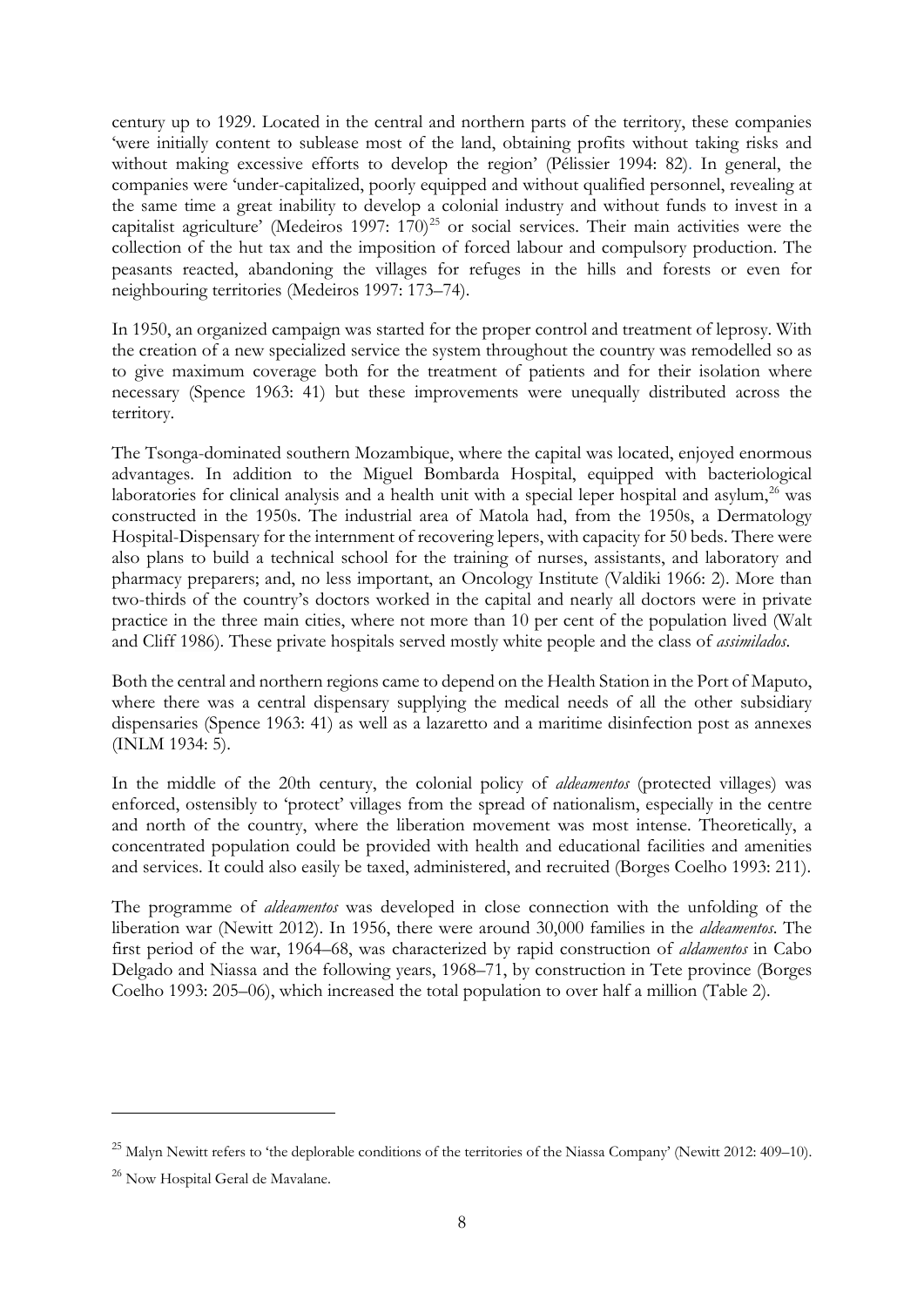Table 2: State of *aldeamentos* in December 1971

| <b>Province</b> | No. aldeamenos | <b>Population</b> | % of total pop. | No. of sanitary posts |
|-----------------|----------------|-------------------|-----------------|-----------------------|
| Niassa          | 119            | 174.189           | 67.6%           | 99                    |
| Cabo Delgado    | 234            | 254.999           | 44.9%           | 101                   |
| Tete            | 109            | 84.458            | 17.18%          | 38                    |
| <b>Total</b>    | 462            | 513.646           | 38.9%           | 280                   |

Source: adapted from Borges Coelho (1993: 206).

Paradoxically, however, the *aldeamentos* also became a fertile ground for communicable diseases, including leprosy. In 1973 the prevalence of leprosy continued to be highest in the northern provinces (e.g. 20.4 patients per 100 inhabitants in Nampula and 7.4 patients per 100 inhabitants in Zambézia), while the southern region had fewer cases (e.g. 3.4 patients per 100 inhabitants in Maputo) (Government of Mozambique 1973).

Even admitting that '[i]n these asylums and hospitals patients with advanced cases of leprosy are kept until they get better while those with slight cases of leprosy receive external treatment […] at their own homes' (Spence 1963: 41), there were those who refused medicalization or who rejected asylums and shanty towns, not to mention those who were never reached by the system, scattered mainly in the rural and remote areas north of the Zambezi River.

In the 1970s, the Portuguese colonial administration admitted that leprosy was still poorly controlled, due to operational difficulties in the territory, especially in the north of the country, where 'during the control campaigns carried out in 1973, around 65,000 cases were registered' (Casadei 1980: 32).

In the same decade, the Front for the Liberation of Mozambique (Frelimo), which had been fighting for independence since 1964, assumed that 'in Frelimo's hospital there are no tribes, no races, no religious beliefs and nothing that divides us' and also that 'our hospital is linked to the masses, because it is for them that it is intended' (Machele 1971), but at the same time the Front recognized that they could only partially cover the needs of some regions of the provinces of Cabo Delgado, Manica, Niassa, Sofala, Tete, and Zambézia, given the deficient health services in a war environment.<sup>[27](#page-10-0)</sup>

In sum, the colonial government neglected the foundations of health in rural areas, but more significantly in a way that favoured southern Mozambique in terms of facilities, medical personnel, nurses, and medicine distribution. Preferential treatment, literally, was given to whites and *assimilados*. Greater attention in terms of health care provision was given to the southern region, 'the nation of the Tsonga', and the capital, and the rest of the territory depended on it. Development polices and strategies such as concession of two-thirds of the territory to private companies and the creation of *aldeaementos* contributed to the inequality of provision. The situation imposed by the armed struggle for national liberation, which lasted for years and had northern and central Mozambique as its main battleground, contributed to the abandonment of leprosy patients living in rural areas. At the same time, granary-hospitals and leprosaria in the theatre of operations ceased to function.

<span id="page-10-0"></span><sup>&</sup>lt;sup>27</sup> 'Comissão de reestruturação e reorganização dos serviços de saúde'. Speech by Hélder Martins, Mare president, during the inauguration of the Commission of Works, Maputo, 22 October 1974.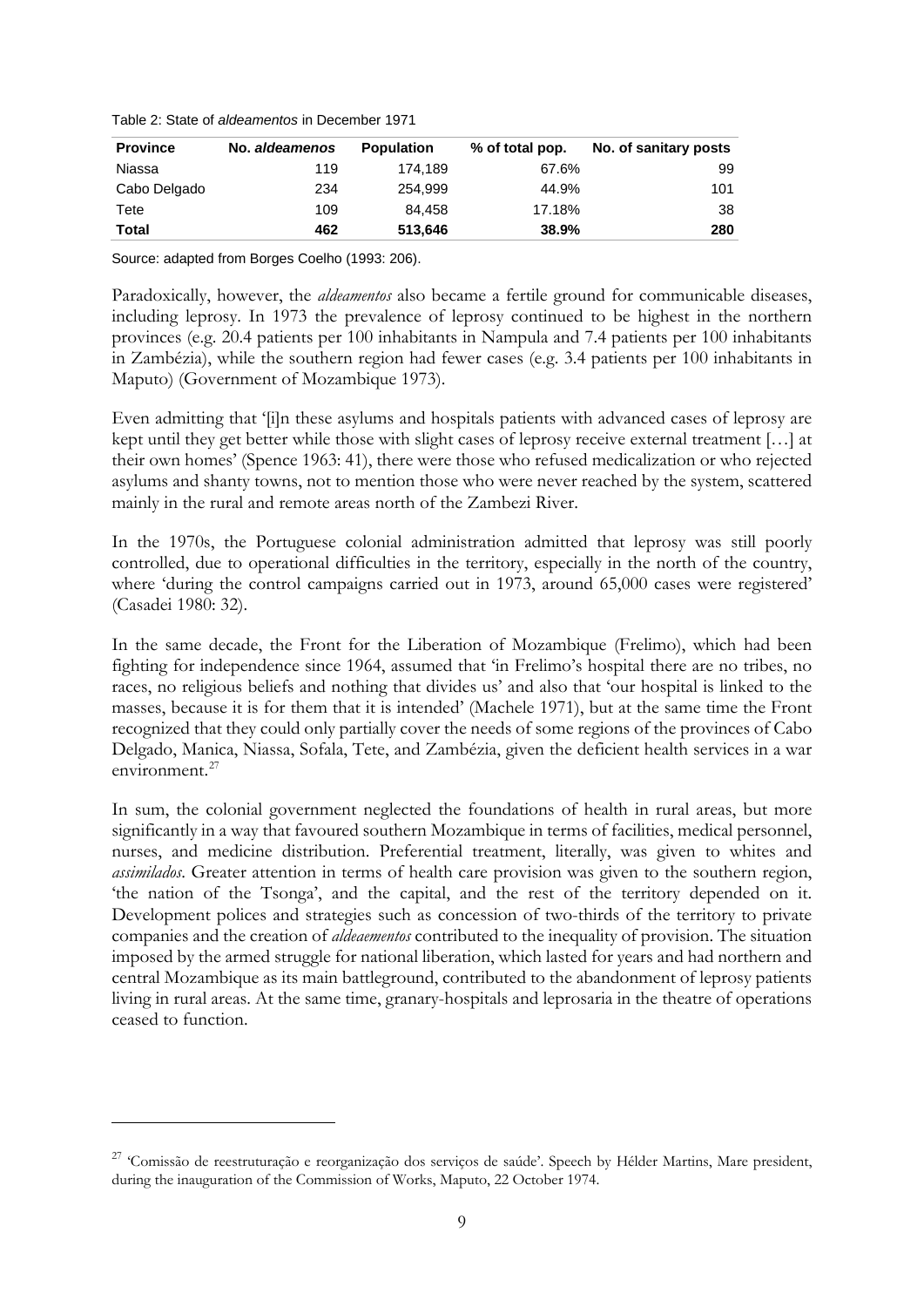#### **4.2 Leprosy and ethnic inequalities in postcolonial Mozambique**

In 1974, Samora Machel, then president of Frelimo, proudly said that 'despite their low technical level and lack of medicines our medical personnel have been able to cover much more for the people than the colonialist health services with all their technology and means' (Machel 1974). This was a clear allusion to the experience of the liberated zones during the independence war, which served as the basis of a new medical policy (see Segall 1977). In 1977, Mozambique received the praise of the WHO for its achievements in preventive medicine, whose coverage had reached over 95 per cent of the population. However, 'over 85 per cent of the 550 doctors left and rural mission's hospitals and health posts were abandoned' (Walt and Cliff 1986: 151). It was the rural missions and health posts that provided health care for the rural population, which was above 85 per cent.

In the new order, to fight disease in general and leprosy in particular, it became a central issue to end the exclusion and discrimination of the sick and to build new relations with leprosy patients. The existing leprosaria were transformed into health centres for the treatment of leprosy patients as well as of patients with other diseases. According to President Samora Machel, 'for the Revolution there are no unemployed, useless, or invalid talents that cannot be utilized. Everyone has the duty and the right to participate in the collective struggle for the transformation of society and the use of nature's resources for the benefit of the community.'<sup>[28](#page-11-0)</sup>

Development strategies and policies<sup>[29](#page-11-1)</sup> adopted after independence were full of contradictions. Soon after independence, the new government sought to end the 'bourgeois mentality', to quash capitalist ideas by opening an era of nationalization. The nationalization of health care, including Roman Catholic Church health facilities (see Melamed 1984), however, had mixed results. It increased coverage capacity in preventive medicine, but the flight of cadres and difficulties in using and maintaining the equipment acquired before independence undermined curative medicine. Besides, multi-purpose health agents or health monitors (APEs) did not earn salaries from the state and were equipped with preventive rather than curative knowledge, so that leprosy patients remained untreated and infected other individuals. Health monitors 'often stood in the uneasy position of having to depend on the good will of the villagers to subsist. Their awkward status led many of the relatively skilled and educated APEs to leave the communal villages in search of a better life' (Borges Coelho 1993: 73). The model of an uneven health infrastructure remained unchanged and in some cases had begun to degrade.

The collectivization that followed the adoption of Marxism-Leninism in 1977 and Operation Production, which aimed to 'make the unproductive productive' (Quemo 2012) by taking them out of the urban areas and putting them in remote rural areas, especially in central and northern Mozambique, did not take into account the provision of health care.<sup>[30](#page-11-2)</sup> It left the so-called 'unproductive' to their fate in Soviet-style *kulags* in the forests of central and northern Mozambique, which became hotbeds not only of discontent, but above all of neglected diseases, including leprosy.

<span id="page-11-0"></span><sup>&</sup>lt;sup>28</sup> Moçambique Terra Queimada, 'A Frelimo é o povo moçambicano em armas', 5 March 2018, available at: <https://ambicanos.blogspot.com/2018/03/a-frelimo-e-o-povo-mocambicano-em-armas.html> (accessed 8 March 2022).

<span id="page-11-1"></span><sup>&</sup>lt;sup>29</sup> They appear in the political jargon of the time as 'option', 'objective', 'strategies', 'tactics', 'political options', 'ideology', 'political line', 'politics', and 'policies'.

<span id="page-11-2"></span><sup>&</sup>lt;sup>30</sup> According to Benedito Machava, these re-education camps were characterized by 'the lack of medical assistance and constant crisis of hunger' (Machava 2019).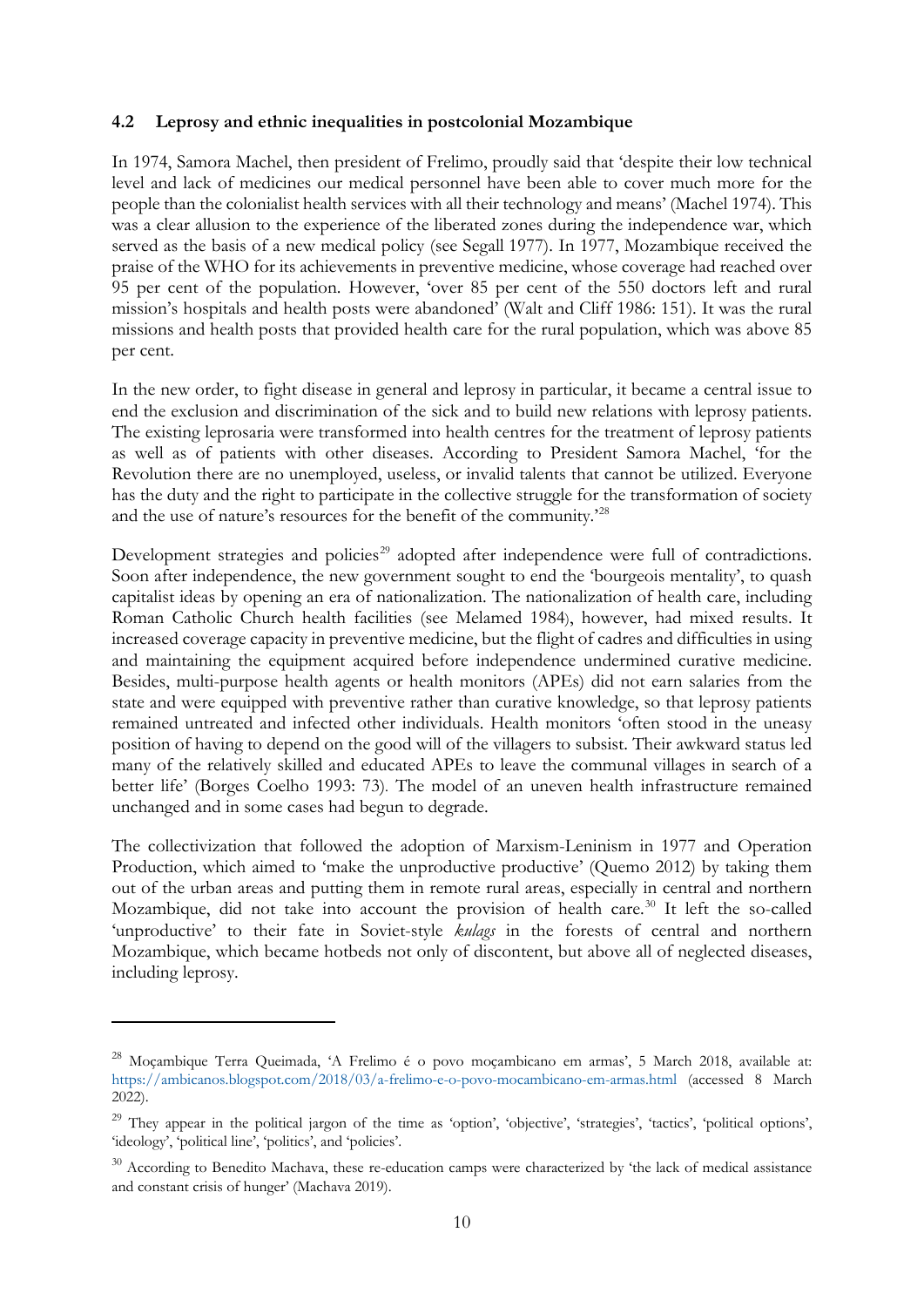State resettlement policies in post-colonial Mozambique were accompanied by serious problems of health care: 'There were far fewer health posts than schools in 1982 because, in part, of the greater demands in terms of quality of buildings. Other issues also made the health program more difficult to implement. This was in part because of the official attitude towards "traditional" healers' (Borges Coelho 1998).

In an attempt to tackle a worsening crisis in the mid-1980s, the government of Mozambique adopted a Structural Adjustment Program under the World Bank and International Monetary Fund (see Abrahamsson and Nilsson 1994; Hanlon 1997). The privatizations resulting from this programme became an increasingly heavy burden on the population, and the opportunities created by it were availably mostly in urban areas, especially in the southern region of the country. For example, the impoverished populations in rural areas were only attended to in public hospitals and health posts, but these were extremely deficient. Thus the Structural Adjustment Program increased inequalities between rich and poor and between rural and urban areas.

These mistakes and contradictions in development strategies and policies created tensions and discontent that were seized upon by those who opposed the new regime, but the resulting conflict paradoxically only served to exacerbate those failings.

The Civil War, between the Movement of National Resistance (MNR, later Renamo) and the Mozambican government, started in 1976. It ended in 1992 with the signing of the General Peace Agreement in Rome. The war being essentially a rural war, it contributed to the collapse of rural health services. During this period, the Frelimo government failed to address the major problems that had led to health inequalities. Neglected Tropical Diseases, with special reference to leprosy, became a public health problem in rural areas of central and northern Mozambique, while preventive medicine took place in the cities and towns, and curative medicine, re-adopted with the introduction of the private clinic at Maputo Central Hospital, became elitist and concentrated in the south, symbolized by the existing health units and services. Inequality in health care between areas controlled by government forces and by Renamo became more marked, with the exception of traditional medicine (Honwana 2003).

With the signing of the General Peace Agreement, hope for reconstruction and national unity, of ending regional and ethnic inequalities, was reborn and Mozambique began to rely on the support and cooperation of national and foreign civil society organizations in reconstruction, in the fight against poverty, in development, and in the reduction of health inequalities, especially leprosy. This opening-up was made possible by democratization and the approval of the law on freedom of association in 1991.

The growing realization that poverty was a major challenge influenced the adoption of Poverty Reduction Plans (PARPA) I and II under the International Monetary Fund. For example, PARPA II focused on 'those suffering from diseases to which the poor are most vulnerable, namely malaria, tuberculosis, leprosy<sup>[31](#page-12-0)</sup>, HIV/AIDS, parasitosis, and epidemic diseases that may strike during emergency situations: cholera, dysentery, and meningitis' (Republic of Mozambique 2006: 94).

<span id="page-12-0"></span> $31$  As regards leprosy, the objective was to reduce its rate of prevalence from the current  $2.7/10,000$  residents to <1/10,000 residents and thus obtain WHO certification by 2009 (Republic of Mozambique 2006). WHO certification came a year earlier.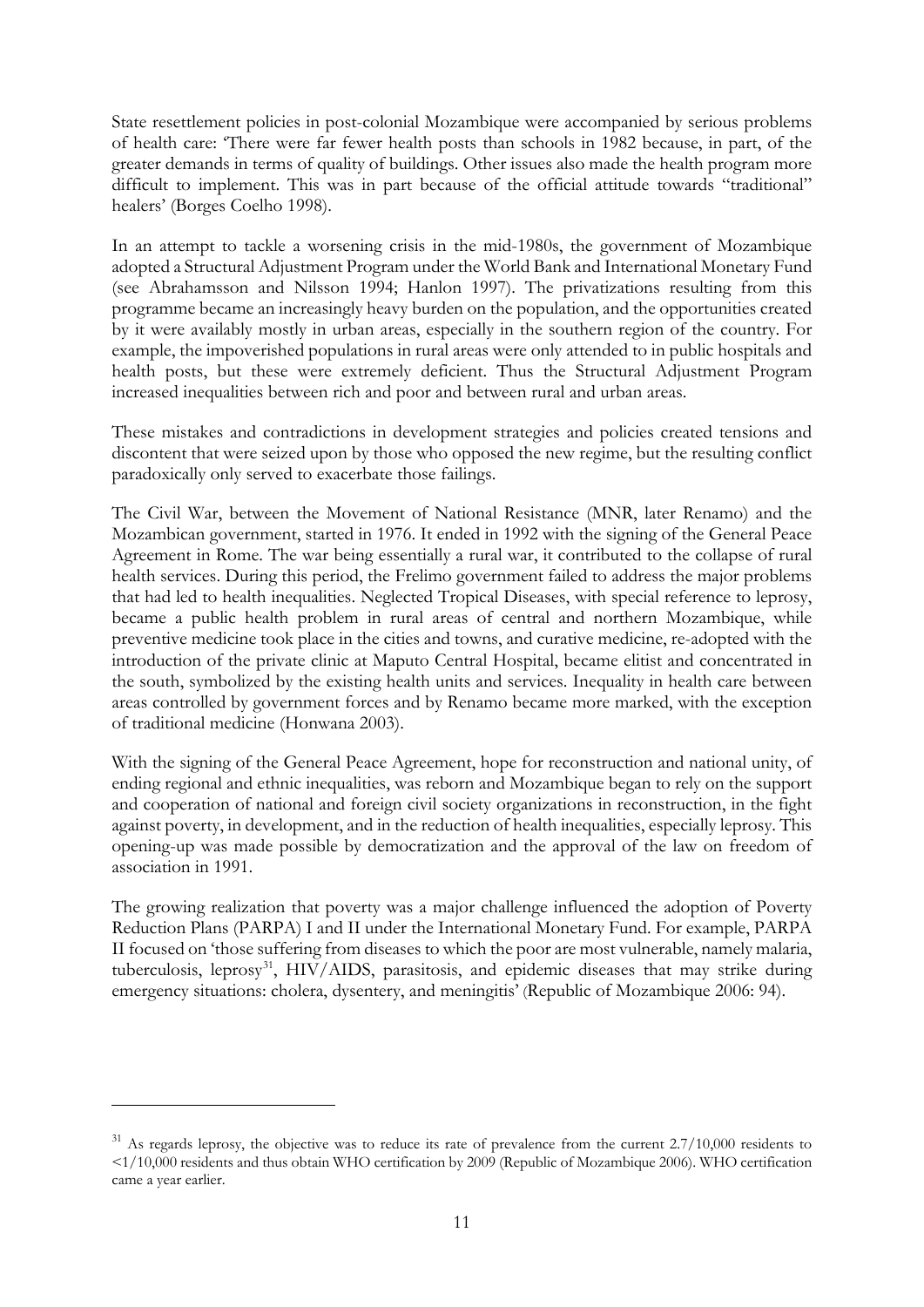To accomplish this, the programme made provisions to improve the geographic and functional coverage of the health care system and to implement an active search for all suspected cases in order that the individuals could be diagnosed and treated (Republic of Mozambique 2006: 94).

The critical analysis of the distribution of leprosy across the country in coordination with the WHO and other partners<sup>[32](#page-13-0)</sup> and the previous experience in dealing with leprosy made it possible to identify the best strategy to end leprosy and thereby eliminate its identification with central and northern Mozambique. Clinically the country introduced Multiple Drug Therapy (MDT) for leprosy in 1996,<sup>[33](#page-13-1)</sup> at a time when the leprosy prevalence rate was 6.8/10,000 population.<sup>[34](#page-13-2)</sup> Priority was given to the five provinces where leprosy was most endemic, namely Cabo Delgado, Manica, Nampula, Niassa, and Zambézia in northern and central Mozambique. These provinces were the country's poorest. [35](#page-13-3)

These strategies were combined with the mobilization of Mozambican society, improvement of case registration, and updating of computerized leprosy records in provinces with a prevalence/ detection rate higher than 1 per 10,000 population (WHO 2010: 16–17). These activities included Leprosy Elimination Campaigns and Mini-Campaigns, the implementation of a Leprosy Day, and an increase in the number of drug distribution points, an activity managed by community volunteers (Ministério da Saúde 2012: 43).

As a result, by the end of 2008, Mozambique had achieved the leprosy elimination goal with a national prevalence rate of less than 1 case/10,000 population (WHO 2010: 17). In addition, the integration of the Leprosy Control Program into the general health services became an important policy to enable the diagnosis and treatment of leprosy patients. Mozambique's unique system of community volunteers was the backbone of the leprosy control programme (WHO 2010: 43). With these actions leprosy ceased to be a disease with ethnic geographical connotations. Northern and central Mozambique were no longer associated with leprosy, as the eternal lepers of the country.

Unfortunately, however, in 2017, according to Ministry of Health, there were about 2,000 new leprosy cases, 25 per cent more than in 2016. Even after the official eradication of leprosy, 20 endemic districts were detected (mainly in northern and central Mozambique), out of the total 154 that make up the 11 provinces. 'The increase in active search activities and the reactivation of activities in the community had as an immediate result the increase in the notification of new leprosy cases throughout the country'. [36](#page-13-4) The cases were registered in Cabo Delgado and Nampula

<span id="page-13-0"></span><sup>&</sup>lt;sup>32</sup> In Mozambique, the Sasakawa Memorial Foundation, a non-governmental and non-profit foundation established in 1962, is one of the major partners supporting activities of the National Leprosy Control Program, which provides resources for the elimination of the disease. The country also has the Mozambican Association of People Affected by Leprosy (AMPAL) and the Association of Lepers of Mozambique (Alemo). In 2020, the Portuguese Association Friends of Raoul Follereau (APARF) lent its support to some associations and projects in the fight against leprosy.

<span id="page-13-1"></span><sup>&</sup>lt;sup>33</sup> Eye complications in leprosy have decreased. This is a result of earlier diagnosis and highly effective MDT, combined with timely treatment of secondary nerve damage by steroids.

<span id="page-13-2"></span><sup>&</sup>lt;sup>34</sup> However, not all districts have followed the same trend. There are still 24 districts (16.9 per cent) with a prevalence rate above 1 case per 10,000 inhabitants.

<span id="page-13-3"></span><sup>&</sup>lt;sup>35</sup> Almost all non-monetary poverty indicators, including nutrition indicators, obtained from the Inquérito ao orçamento Familiar 2008/09 (Household Budget Survey 2008/09) were substantially more favourable in the south in general and in Maputo province and city in particular (Government of Mozambique 2010: 31).

<span id="page-13-4"></span><sup>36</sup> Lusa, 'Moçambique identifica número crescente de casos de lepra', 30 January 2019, available at: [https://www.dn.pt/lusa/mocambique-identifica-numero-crescente-de-casos-de-lepra-10508639.html,](https://www.dn.pt/lusa/mocambique-identifica-numero-crescente-de-casos-de-lepra-10508639.html) accessed 19 September 2021).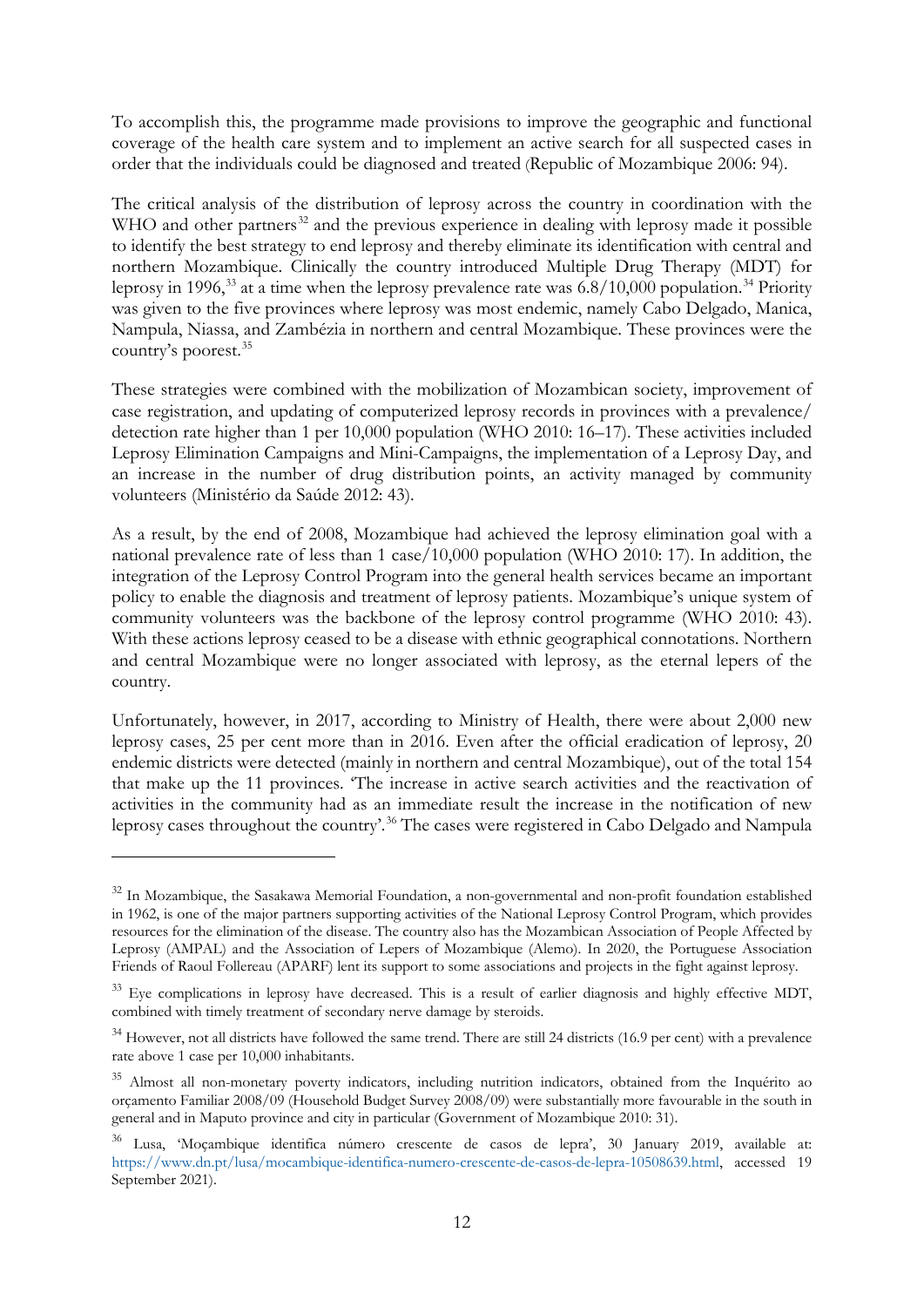provinces in the north, as well as in Manica, Sofala, and Zambezia.[37](#page-14-0) The escalating terrorism in Cabo Delgado since 2017 with internally displaced people and the collapse of rural health services in some districts under attack may worsen the situation.

In view of this resurgence of conflict, the WHO recommended intensified case-finding, strengthened surveillance, improved contact tracing, and early detection of cases in children to ensure the achievement of the global target of zero infections in children by 2020.<sup>[38](#page-14-1)</sup> However, in February 2021, it was reported that in Cabo Delgado province, the prevalence of leprosy remains at 2.1 per 10,000 inhabitants, the districts of Chiúre, Mecufi, Meluco, Metuge, Montepuez, Nangade, Namuno, and Pemba city having the highest number of leprosy cases.<sup>[39](#page-14-2)</sup>

In sum, the conditions that were conducive to the prevalence of leprosy have not been removed but are still latent. When leprosy was declared eliminated in 2008, there had been a laxity in epidemiological surveillance and in preventive and curative care. Moreover, NGOs with experience of working with leprosy in Mozambique abandoned the area with a sense of 'target achieved'. The resurgence of leprosy has taken advantage of the conditions that made it possible in central and northern Mozambique—long distances to hospitals, health centres, and health posts; lack of access roads; an unacceptable ratio between the population and existing services; discrimination; lack of government commitment—added to the effects of the recent terrorism in Cabo Delgado. However, evidence suggest that the government, together with its partners, is again working toward the elimination of leprosy and its subsequent identification with ethnicities.

## **5 Conclusion**

Mozambique has a history of unequal distribution of disease, which begins with colonization. Pacification, the installation of the colonial administration and, above all, economic exploitation and social control led to an unequal distribution of diseases. The European model of isolation in 'islands' was reproduced in the colony through leprosaria and granary-hospitals for combating leprosy. The distribution of the sanitary network was based on race and class. The north and the centre of the territory were always at a disadvantage, with an unfavourable index in terms of health indicators. These are territories inhabited by a considerable number of minority ethnic groups. Therefore, the first steps that would lead to the association of leprosy with geographical and identity spaces were taken during colonialism.

The post-independence trajectory of the new country did not allow the bridging of ethnic inequalities in access to health and the distribution of diseases. The option for preventive medicine, highly praised, was made at the cost of curative medicine, leaving part of the lepers to their fate.

<span id="page-14-0"></span> $37$  Nampula province has the highest number of leprosy cases in the country. In the first half of 2018, the Ministry of Health recorded a total of 553 cases, mostly in the districts of Lalaua, Meconta, and Mogovolas, where many villages had no electricity or paved roads, making access to health centres difficult (Muchanga 2018).

<span id="page-14-1"></span><sup>38</sup> The WHO database on leprosy in Mozambique from 2005 to 2020 can be found at: [https://apps.who.int/](https://apps.who.int/neglected_diseases/ntddata/leprosy/leprosy.html) [neglected\\_diseases/ntddata/leprosy/leprosy.html](https://apps.who.int/neglected_diseases/ntddata/leprosy/leprosy.html)

<span id="page-14-2"></span><sup>39</sup> Rádio Moçambique, 'Há casos de lepra em Cabo Delgado, apesar da declaração do fim da doença', 1 February 2021, available at: [https://www.rm.co.mz/rm.co.mz/index.php/component/k2/item/14579-ha-casos-de-lepra-em-cabo](https://www.rm.co.mz/rm.co.mz/index.php/component/k2/item/14579-ha-casos-de-lepra-em-cabo-delgado-apesar-da-declaracao-do-fim-da-doenca.html)[delgado-apesar-da-declaracao-do-fim-da-doenca.html](https://www.rm.co.mz/rm.co.mz/index.php/component/k2/item/14579-ha-casos-de-lepra-em-cabo-delgado-apesar-da-declaracao-do-fim-da-doenca.html) (accessed 19 September 2021).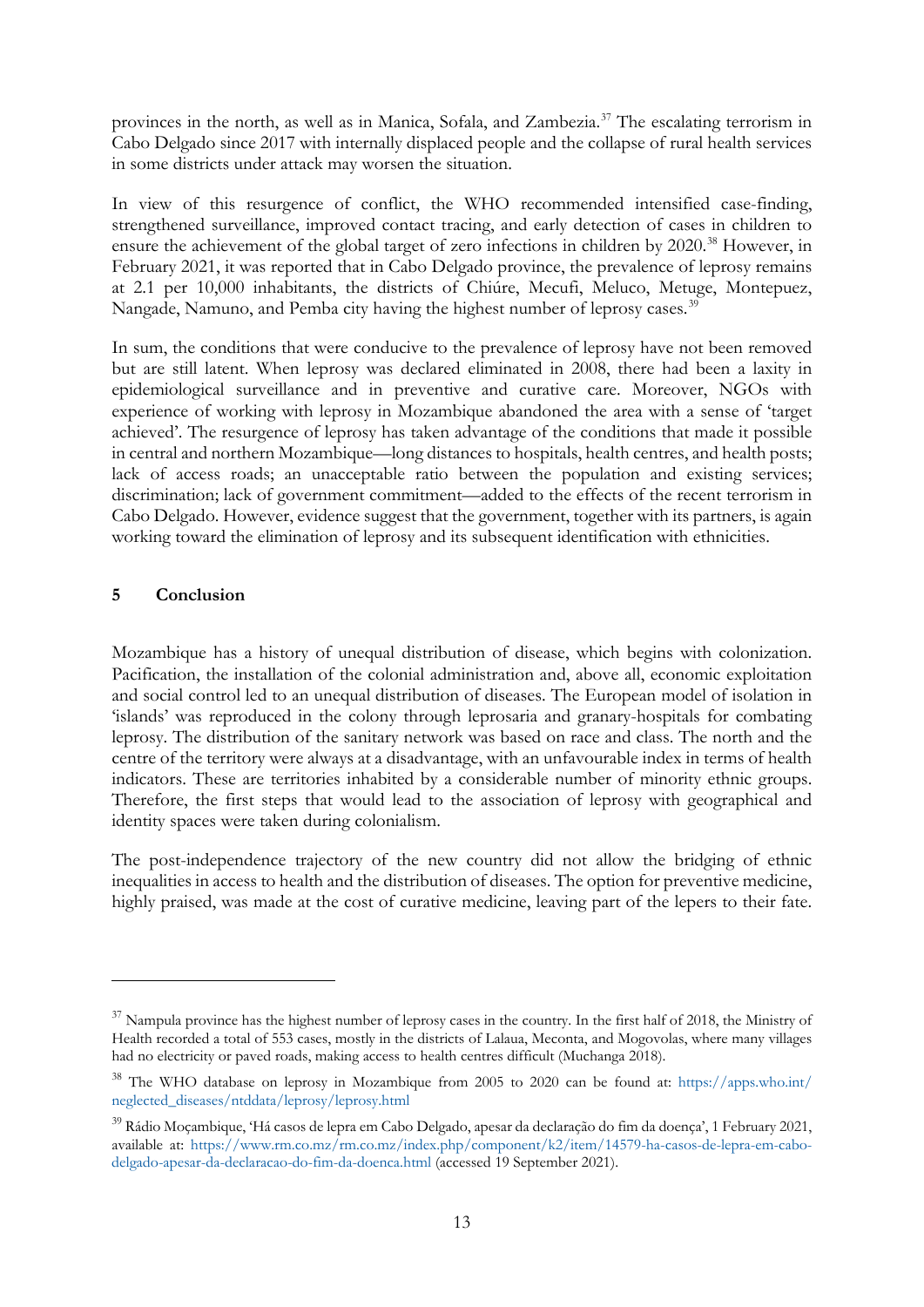The 16-year war contributed to the collapse of the rural health network, where the majority of the population lived and where health determinants were already very poor.

Through cooperation with the WHO and other civil society organizations, Mozambique managed to eliminate leprosy in 2008, thus putting an end to its association with ethnic groups in central and northern parts of the country. Its resurgence represents, in part, the government's failure to remove critical conditions conducive to the spread of the disease.

#### **References**

- Abraham, D.P. (1962). 'Early political history of the Kingdom of Mwene Mutapa (850–1589)'. In E. Stokas (ed.), *Historians in tropical Africa*, *proceedings of the Leverhulme Inter-Collegiate History Conference.*
- Abrahamsson, H., and A. Nilsson (1994). 'Moçambique em transição: um estudo da história de desenvolvimento durante o período 1974 - 1992' (Maputo: CEGRAF, 1994).
- Alpers, E. (1970). 'Dynasties of the Mutapa-Rozwi Complex'. *The Journal of African History*, 11(1970): 203– 20. Available at: <https://www.africabib.org/rec.php?RID=190927445> (accessed 4 May 2022).
- Arcaya, M.C., A.L. Arcaya, and S.V. Subramanian (2015). 'Inequalities in health: definitions, concepts, and theories', *Global Health Action*, 8(1): 27–106. <https://doi.org/10.3402/gha.v8.27106>
- Asiwaju, A. (2003). *Boundaries and African integration: essays in comparative history and policy analysis.* Lagos: Panaf Publishing.
- Augusto, G., et al. (2009). 'Geographic distribution and prevalence of schistosomiasis and soil-transmitted helminths among schoolchildren in Mozambique'. *The American Journal of Tropical Medicine and Hygiene*, 81(5): 799–803. <https://doi.org/10.4269/ajtmh.2009.08-0344>
- Beach, D. (1972). 'Historians and the Shona Empire: Part I'. Henderson Seminar Paper 19. University of Rhodesia, Department of History.
- Beaglehole, R., and R. Bonita (1997). *Public health at the crossroads: achievements and prospects*. Cambridge: Cambridge University Press.
- Bidaisee, S., and C.N.L. MacPherson (2014). 'Zoonoses and one health: a review of the literature'. *Journal of Parasitology Research*: 874345 (online). <https://doi.org/10.1155/2014/874345>
- Bonate, L. (2005). 'Dispute over Islamic funeral rites in Mozambique'. *Social Sciences & Missions*, 17: 41–59. <https://doi.org/10.1163/221185205X00121>
- Borges Coelho, J.P. (1993). 'Protected villages and communal villages in the Mozambican province of Tete (1968–1982): a history of state resettlement policies, development and war'. Ph.D. thesis, University of Bradford.
- Borges Coelho, J.P. (1998). 'State resettlement policies in post-colonial rural Mozambique: the impact of the communal village programme on Tete Province, 1977–1982. *Journal of Southern African Studies*, 24(1): 61–69. <https://doi.org/10.1080/03057079808708567>
- Casadei, E. (1980). *Moçambique: água, alimentos e ambiente*. São Paulo: Molisv.
- Casimiro, I.M., and X. Andrade (2009). 'Critical feminism in Mozambique: situated in the context of our experience as women'. In A.A. Ampofo and S. Arnfred (eds), *African feminist politics of knowledge: tensions, challenges, possibilities*. Uppsala: The Nordic Africa Institute.
- Centro Missionário (2018). 'Diocese de Pemba: uma irmã do outro lado do mundo'. Available at: <https://www.diocese-braga.pt/centromissionario/noticia/18023/> (accessed 21 September 2021).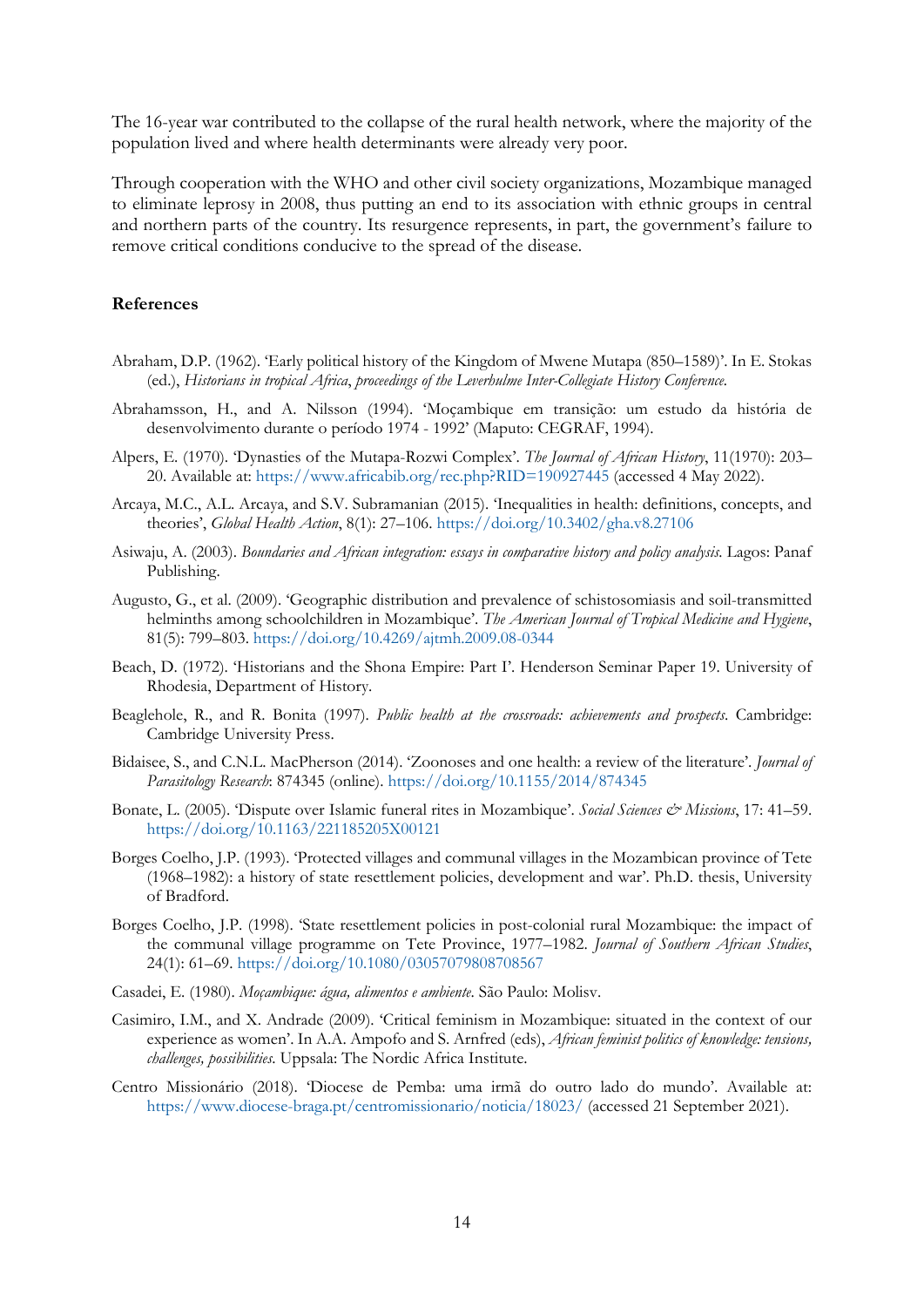- Chao, S., and K. Kostermans (2002). 'Improving health for the poor in Mozambique: the fight continues'. HNP Discussion Paper 29297. Washington, DC: World Bank. Available at: [https://documents1.](https://documents1.worldbank.org/curated/pt/623221468758086241/820140748_200405161041159/additional/292970Chao1Improving0Health1whole.pdf) [worldbank.org/curated/pt/623221468758086241/820140748\\_200405161041159/additional/29297](https://documents1.worldbank.org/curated/pt/623221468758086241/820140748_200405161041159/additional/292970Chao1Improving0Health1whole.pdf) [0Chao1Improving0Health1whole.pdf](https://documents1.worldbank.org/curated/pt/623221468758086241/820140748_200405161041159/additional/292970Chao1Improving0Health1whole.pdf) (accessed 21 April 2022).
- Conde, P., et al. (2014). 'A missão botânica de Moçambique (1942–1948): contribuições para o conhecimento da flora medicinal de Moçambique'. *História, Ciências, Saúde – Manguinhos*, 21(2): 539– 85.<https://doi.org/10.1590/S0104-59702014000200007>
- Covane, L.A. (1996). 'Migrant labor and agriculture in southern Mozambique with special reference to the Lower Limpopo Valley 1920–1992'. Ph.D. thesis. University of London: Institute of Commonwealth Studies.
- Covane, L.A. (2020a). *As relações económicas entre Moçambique e a África do Sul, 1850-1964. Acordos e regulamentos principais*. 2nd Edition. Maputo: AHM.
- Covane, L.A. (2020b). *O impacto do trabalho migratório em Gaza: vozes de mineiros, suas esposas e autoridades locais*. Maputo: Universidade Nachingwea.
- Deepak, S., P.E. Hansine, and C. Braccini (2013). 'Self-care groups of leprosy-affected people in Mozambique'. *Leprosy Review*, 84(4): 283–91. <https://doi.org/10.47276/lr.84.4.283>
- Dias, J., and M. Dias (1998). *Os macondes de Moçambique I: aspectos históricos e económicos*. Lisbon: IICT.
- Dube, F. (2009). 'Colonialism, cross-border movements, and epidemiology: a history of public health in the Manica region of central Mozambique and eastern Zimbabwe and the African response, 1890–1980'. Ph.D. thesis. University of Iowa. <https://doi.org/10.17077/etd.aqkvoeea>
- Finnegan, W. (1992). *Mozambique: a complicated war*. London: University of California Press. [https://doi.org/](https://doi.org/10.1525/9780520342385) [10.1525/9780520342385](https://doi.org/10.1525/9780520342385)
- Garrido, I. (2020). 'Saúde, desenvolvimento e factores institucionais: o caso de Moçambique'. UN-WIDER Working Paper 2020/131. Helsinki: UNU-WIDER. [https://doi.org/10.35188/UNU-WIDER/](https://doi.org/10.35188/UNU-WIDER/2020/888-7) [2020/888-7](https://doi.org/10.35188/UNU-WIDER/2020/888-7)
- Gironés, A.L., F. Belvis, M. Julià, and J. Benoch (2018). *Desigualdades em saúde em Moçambique: necessidades, acesso, barreiras e qualidade de atendimento. Relatório técnico*. Barcelona: Medicus Mundi.
- Government of Mozambique (1973). 'Serviços de combate a lepra'. In *Arquivo Histórico de Moçambique*, Volume 20. Maputo.
- Government of Mozambique (2010). *Pobreza e bem-estar em Moçambique: terceira avaliação nacional*. Maputo: Ministério da Planificação e Desenvolvimento.
- Gradín, C. (2017). 'Desafios da desigualdade em Moçambique?: o que sabemos da desigualdade em Moçambique'. Thesis. Maputo: Universidade Pedagógica.
- Gradín, C., and F. Tarp (2019). 'Investigating growing inequality in Mozambique'. *South African Journal of Economics*, 87(2): 110–38. <https://doi.org/10.1111/saje.12215>
- Grau-Pujol, B., et al. (2019). 'Frequency and distribution of neglected tropical diseases in Mozambique: a systematic review'. *Infectious Diseases of Poverty*, 8(103): 1–11. [https://doi.org/10.1186/s40249-019-](https://doi.org/10.1186/s40249-019-0613-x) [0613-x](https://doi.org/10.1186/s40249-019-0613-x)
- Griffiths, S., and N. Ready (2001). 'Defaulting patterns in a provincial leprosy control programme in Northern Mozambique'. *Leprosy Review*, 72: 199–205. <https://doi.org/10.5935/0305-7518.20010026>
- Gudo, S.E., F.P.J. Black, and J.L. Cliff (2016). 'Chikungunya in Mozambique: a forgotten history'. *PLOS Neglected Tropical Diseases*, 10(11): e0005001. <https://doi.org/10.1371/journal.pntd.0005001>
- Gwatkin D., et al. (2007). 'Socio-economic differences in health, nutrition and population: Mozambique, 1997–2003'. Washington, DC: World Bank. Available at: [http://bvsper.paho.org/texcom/nutricion/](http://bvsper.paho.org/texcom/nutricion/Pnk_0507.pdf) [Pnk\\_0507.pdf](http://bvsper.paho.org/texcom/nutricion/Pnk_0507.pdf) (accessed 1 February 2022).
- Gwatkin, D. (2000). 'Health inequalities and the health of the poor: what do we know? what can we do?'. *Bulletin of the World Health Organization*, 78(1): 3–18.<https://pubmed.ncbi.nlm.nih.gov/10686729/>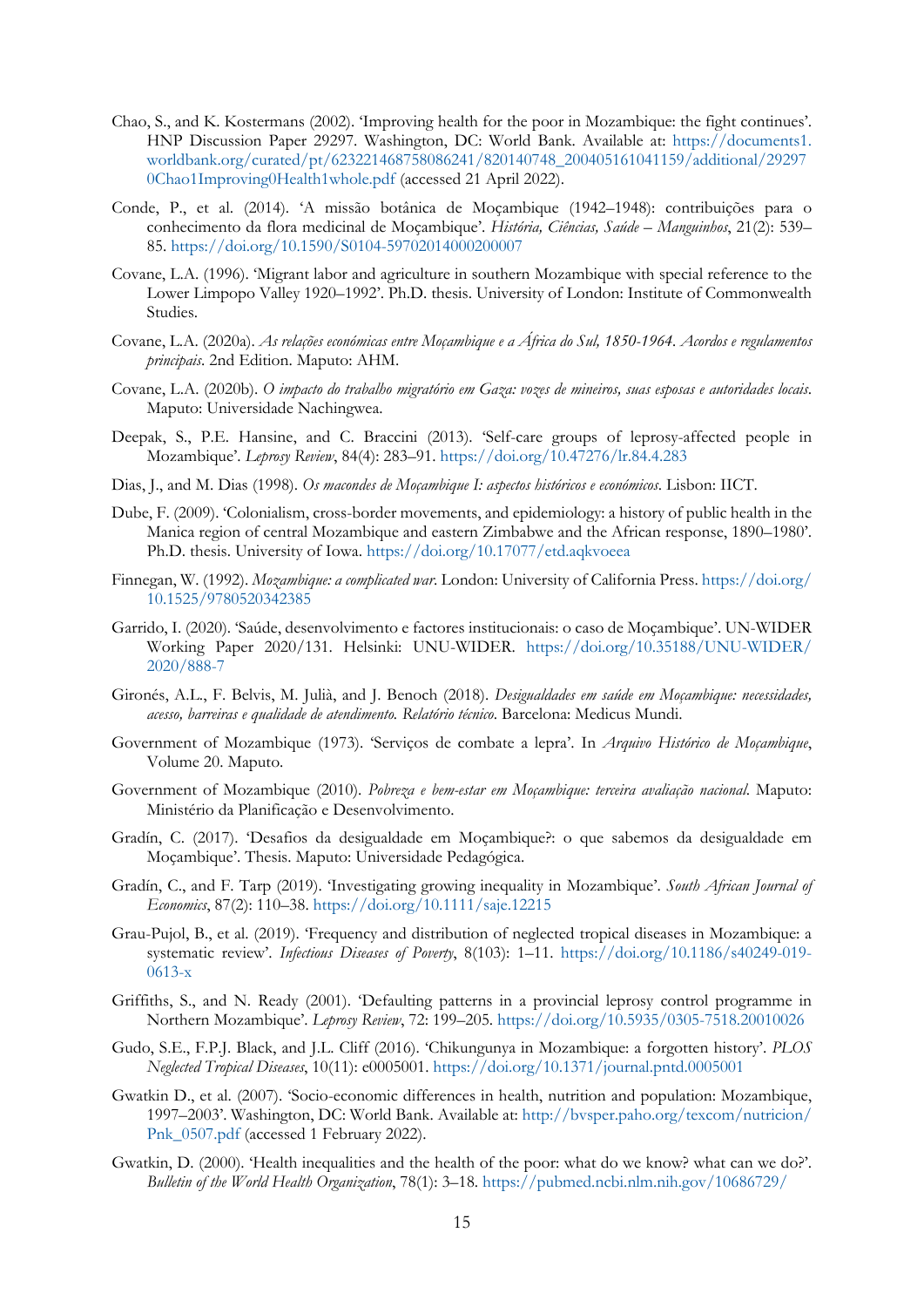Hanlon, J. (1991). *Mozambique: who calls the shots?* London: James Currey.

- Hanlon, J. (1997). 'Como o FMI bloqueia a reconstrução de Moçambique'. Thesis. Maputo: Imprensa Universitária.
- Harries, P. (1994). *Culture and identity. migrant laborers in Mozambique and South Africa, c. 1860–1910*. London: James Currey.
- Hasnain, R., J. Queijo, S. Laher, and C. Sandahl (2020). 'Islam, leprosy, and disability: how religion, history, art, and storytelling can yield new insights and acceptance'. *Societies*, 10(6): 6. [https://doi.org/10.3390/](https://doi.org/10.3390/soc10010006) [soc10010006](https://doi.org/10.3390/soc10010006)
- Hofrichter, R. (2003). 'The politics of health inequalities: contested terrain'. In R. Hofrichter (ed.), *Health and social justice: politics, ideology, and inequality in the distribution of disease*, 1st Edition. San Francisco: Jossey-Bass.
- Honwana, A. (2003). *Espíritos vivos, tradições modernas: possessão de espíritos e reintegração social pós-guerra no sul de Moçambique*. Maputo: Promédia.
- Hurman, J.E.J. (1996). 'Mkunya: an experiment in leprosy control'. *Leprosy Review*, 27(2). Available at: <http://leprev.ilsl.br/pdfs/1961/v32n2/pdf/v32n2a07.pdf> (accessed 4 May 2022).
- INLM (1934). *Serviços de saúde e higiene*. Maputo: Imprensa Nacional.
- Israel, P. (2020). 'The Mueda massacre retold: the "matter of return" in Portuguese colonial intelligence'. *Journal of Southern African Studies*: 10009–36, online.<https://doi.org/10.1080/03057070.2020.1805854>
- Junod, H.A. (1996). *Usos e costumes dos Bantu*, Volume 2. Maputo: AHM.
- Kenneth, A. (2016). 'Mediating the Lake Nyasa border dispute between Tanzania and Malawi'. MA Thesis. Johannesburg: University of Witwatersrand.
- Lavieque, J.P. (2020). 'Discriminação étnica em moçambique: elo-base que exige eliminação para paz efectiva'. *Revista Relações Sociais*, 3(3): 224–50. <https://doi.org/10.18540/revesvl3iss3pp0224-0250>
- Liesegang, G. (1994). *Technology, space climate, and biology: the incidence and the impact of drought, famines, pests, epidemics, and wars in the history of Mozambique, c. 1515–1990*. Unpublished.
- Lockwood, D.N.J. (2004). 'Commentary: leprosy and poverty'. *International Journal of Epidemiology*, 33(2): 269–70. <https://doi.org/10.1093/ije/dyh115>
- Macagno, L. (2019). *A invenção do assimilado. Paradoxos do colonialismo em Moçambique*. Lisbon: Edições Colibri.
- Machava, B. (2019). 'Reeducation camps, austerity, and the carceral regime in socialist Mozambique, 1974– 1979'. *Journal of African History*, 60(3): 429–55. <https://doi.org/10.1017/S0021853719001014>
- Machele, J. (2019). 'Religion and development in Mozambique'. In M.C. Green (ed.), *Law, religion and human flourishing in Africa*. Stellenbosch: Conference-RAP, pp. 329–30. [https://doi.org/10.18820/](https://doi.org/10.18820/9781928314592/20) [9781928314592/20](https://doi.org/10.18820/9781928314592/20)
- Machele, S. (1971). 'Our health service's role in the revolution'. Speech at the beginning of a course for health cadres, November. Available at: [https://www.marxists.org/subject/africa/machel/1971/](https://www.marxists.org/subject/africa/machel/1971/health-service.htm) [health-service.htm](https://www.marxists.org/subject/africa/machel/1971/health-service.htm) (accessed 3 February 2022).
- Maia, C. (2012). 'Understanding poverty and inequality in Mozambique: the role of education and labour market status'. Thesis. Faculty of Economic and Management Sciences, University of Stellenbosch.
- Maia, R. (2014). 'Sobre a gestão do risco da epidemia de Ébola em Moçambique'. *Público*, 265(5).
- Marrega, A., et al. (2019). 'Hansen's disease deformities in a high risk area in Mozambique: a case study'. *Revista da Sociedade Brasileira de Medicina Tropical*, 52: online. [https://doi.org/10.1590/0037-8682-0103-](https://doi.org/10.1590/0037-8682-0103-2018) [2018](https://doi.org/10.1590/0037-8682-0103-2018)
- Martins, H. (1984). 'Pharmaceutical policy in independent Mozambique: the first tears'. *IDS Bulletin*, 14(4): 62–70. <https://doi.org/10.1111/j.1759-5436.1983.mp14004010.x>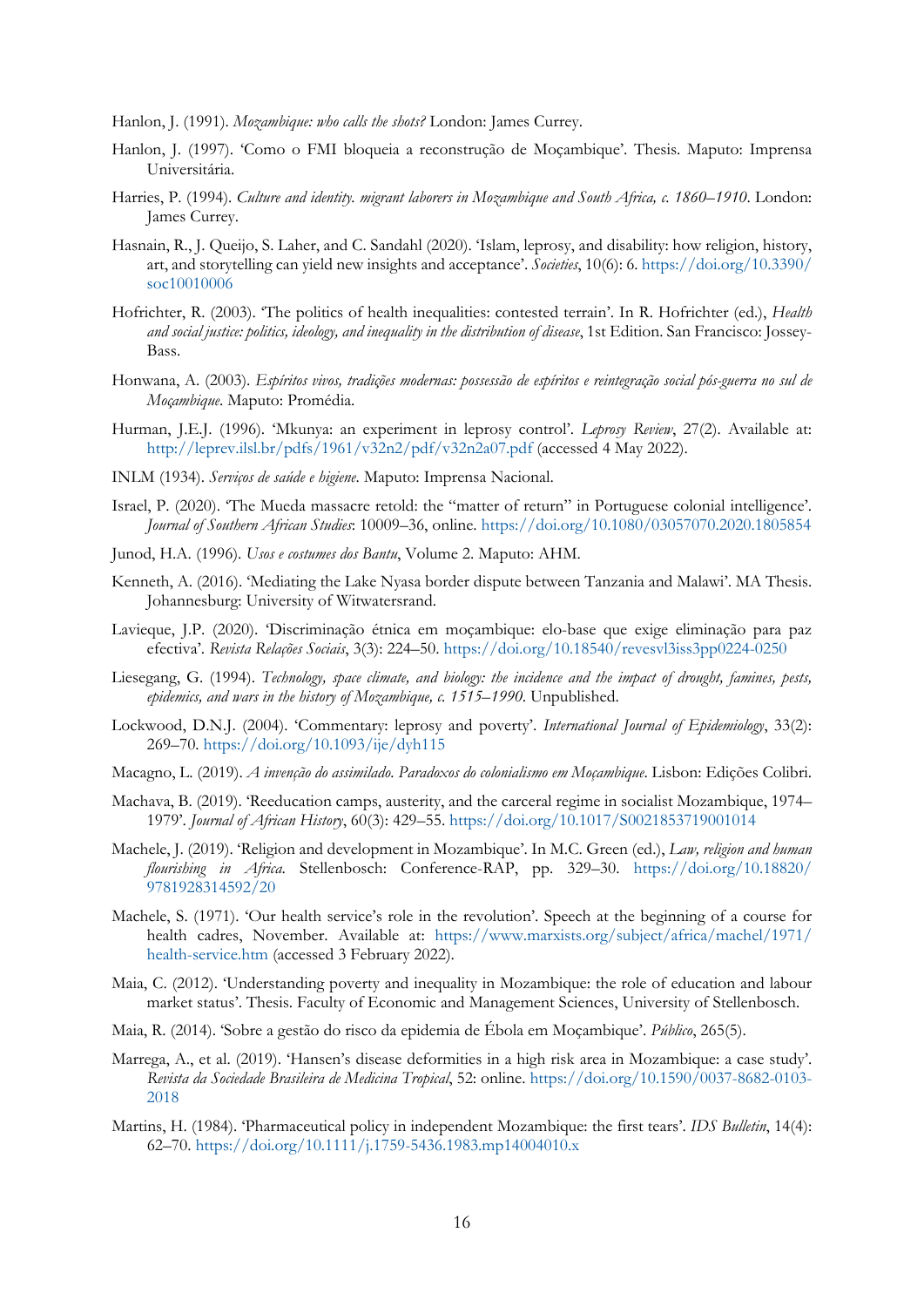- Matsimbe, A.M., et al. (2017). 'Molecular detection of pathogens in ticks infesting cattle in Nampula Province, Mozambique'. *Experimental and Applied Acarology*, 73: 91–102. [https://doi.org/10.1007/](https://doi.org/10.1007/s10493-017-0155-5) [s10493-017-0155-5](https://doi.org/10.1007/s10493-017-0155-5)
- Medeiros, E. (1997). *Historia de Cabo Delgado e de Niassa*. Maputo: Central Impressora.
- Melamed, A. (ed.) (1984). *Mozambique: towards a people's health service*. London: Zed Books.
- Ministério da Saúde (2005). *Relatório do Inquérito Nacional sobre mapeamento da filaríase linfática em Moçambique*. Maputo: MISAU.
- Ministério da Saúde (2012). *Relatório de revisão do sector*. Maputo: MISAU.
- Ministério da Saúde (2015). *Análise da mortalidade nacional - Moçambique - SIS-ROH 2013*. Maputo: MOASIS & JEMBI.
- Mokake, F.M. (2018). 'Isolation, control and rehabilitation: a social and medical history of leprosy treatment and leprosaria in Cameroon, 1916–1975'. Thesis. Ohio University.
- Moreira, A. (1961). *Política de integração*. Lisbon.
- Muchanga, E. (2018). 'Erradicação da lepra em Moçambique, uma tarefa complicada'. Available at: <https://envolverde.com.br/erradicacao-da-lepra-em-mocambique-uma-tarefa-complicada/> (accessed 4 February 2022).
- Mugabe, V.A., et al. (2018). 'Evidence for chikungunya and dengue transmission in Quelimane, Mozambique: results from an investigation of a potential outbreak of chikungunya virus'. *PLOS ONE*, 13(2): e0192110. <https://doi.org/10.1371/journal.pone.0192110>
- Mungoi, D. (2010). 'Identidades viajeiras, família e transnacionalismo no contexto da experiência migratória de moçambicanos para as minas da terra do RAND, África do Sul'. Thesis. Universidade Rio Grande do Sul, Porto Alegre.
- Nelson, O.C. (2018). 'Avaliação do tratamento massivo no controlo da filaríase linfática schistosomíase e das geohelmintíases no distrito de Murrupula e cidade de Nampula, Moçambique'. Thesis. Universidade Nova de Lisboa Instituto de Higiene e Medicina Tropical.
- Nutor, J.J., P.A. Duodu, P. Agbadi, O.H. Duah, K.E. Oladimeji, and K.W. Gondwe (2020). 'Predictors of High HIV+ prevalence in Mozambique: a complex samples logistic regression modeling and spatial mapping approaches'. *PLOS ONE*, 15(6): e0234034.<https://doi.org/10.1371/journal.pone.0234034>
- O'Laughlin, B. (2010). 'Questions of health and inequality in Mozambique'. Cadernos IESE 4. Maputo: IESE.
- Packard, R.M. (1989). *White plague, black labor: tuberculosis and the political economy of health and disease in South Africa*. Berkeley/Los Angeles: University of California Press.
- Palhota, M.A. (2012). 'Lepra em Namaíta, província de Nampula: uma reflexão sobre representações socioculturais'. Thesis. Eduardo Mondlane University, Maputo.
- Parkin, D. (2014). 'Pathways to healing: curative travel among Muslims and non-muslims in eastern East Africa'. *Medical Anthropology: Cross-Cultural Studies in Health and Illness*, 33(1): 21–36. [https://doi.org/](https://doi.org/10.1080/01459740.2013.775129) [10.1080/01459740.2013.775129](https://doi.org/10.1080/01459740.2013.775129)
- Pélissier, R. (1994). *História de Moçambique: formação e oposição, 1854-1918*. Lisbon: Editorial Estampa.
- Pfeiffer, J., K. Gimbel-Sherr, and O.J. Augusto (2007). 'The Holy Spirit in the household: Pentecostalism, gender and neoliberalism in Mozambique'. *American Anthropologist*, 109(4): 688–700. [https://doi.org/](https://doi.org/10.1525/aa.2007.109.4.688) [10.1525/aa.2007.109.4.688](https://doi.org/10.1525/aa.2007.109.4.688)
- Popay, J., G. Williams, C. Thomas, and A. Gatrell (2003). 'Theorizing inequalities in health: the place of lay knowledge'. In R. Hofrichter (ed.), *Health and social justice: politics, ideology, and inequality in the distribution of disease*, 1st Edition. San Francisco: Jossey-Bass, pp. 385–409.
- Quemo, C. (2012). 'O poder do poder: Operação Produção (1983) e a produção dos "improdutivos" urbanos no Moçambique pós-colonial'. *Cadernos de História de Moçambique*, 1: 65–81.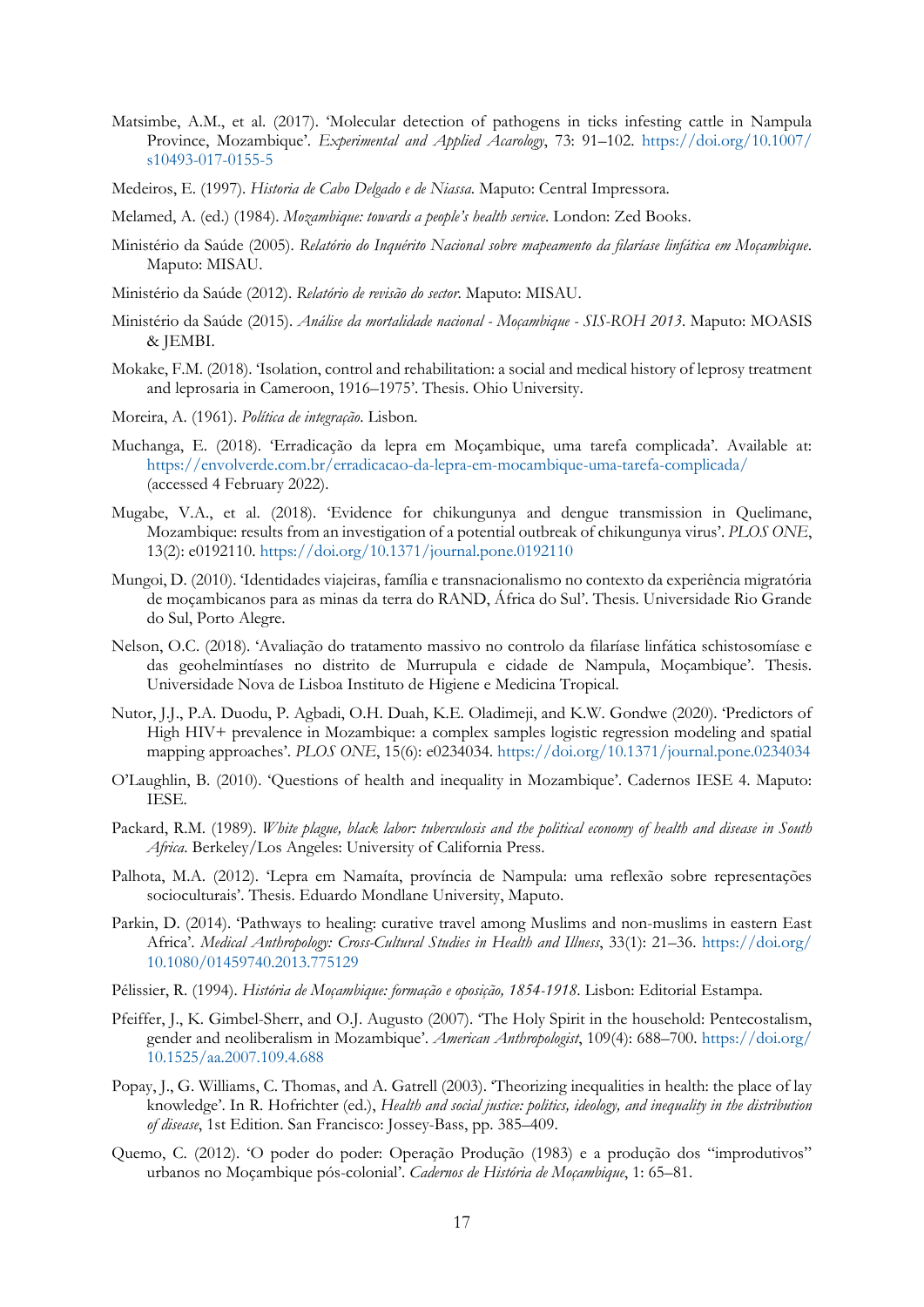- Raimundo, I. (2009). 'Mobilidade da população, pobreza e feitiçaria no meio rural de Moçambique'. *Economia, Política e Desenvolvimento*, 1(1): 13–39.
- Rassi, C., et al. (2016). 'Have you heard of schistosomiasis? Knowledge, attitudes and practices in Nampula Province, Mozambique'. *PLOS Neglected Tropical Diseases*, 10(3): e0004504. [https://doi.org/10.1371/](https://doi.org/10.1371/journal.pntd.0004504) [journal.pntd.0004504](https://doi.org/10.1371/journal.pntd.0004504)
- Republic of Mozambique (2006). 'Action plan for the reduction of absolute poverty 2006–2009 (PARPA II)'. IMF Country Report. Washington, DC: IMF. Available at: [https://planipolis.iiep.unesco.org/](https://planipolis.iiep.unesco.org/sites/default/files/ressources/mozambique_parpa_ii_2007.pdf) [sites/default/files/ressources/mozambique\\_parpa\\_ii\\_2007.pdf](https://planipolis.iiep.unesco.org/sites/default/files/ressources/mozambique_parpa_ii_2007.pdf) (accessed 15 January 2022).
- Rita-Fereira, A. (1967/68). 'Os africanos de Lourenço Marques'. In *Memorias*, 9: 95–491. Maputo: Instituto de Investigação Científica de Moçambique.
- Rogers, L., and E. Muir (1937). *Lepra*. Directoria de Saúde Pública do Estado de Minas Gerais.
- Roque, A.C. (2016). 'Doenças endémicas e epidémicas em Lourenço Marques no início do século XX: processos de controlo versus desenvolvimento urbano'. *Anais do Instiuto de Higiene da Medicina Tropical*, 15: 167–74.
- Santos, J. (1999). *Etiópia oriental e vária história de cousas notáveis do Oriente*. Lisbon: Comissão Nacional para a Comemoração dos Descobrimentos Portugueses.
- Segall, M. (1977). 'Health and national liberation in the People's Republic of Mozambique'. *International Journal of Health Services*, 7(2): 319–25. <https://doi.org/10.2190/9VKC-MF5K-UJD2-5RAJ>
- Shapiro, M. (1983). 'Medicine in the service of colonialism: medical care in Portuguese Africa'. Thesis. University of California, Los Angeles.
- Silva, J.A. (2007). 'Trade and income inequality in a less developed country: the case of Mozambique'. *Economic Geography*, 83(2): 111–36.<https://doi.org/10.1111/j.1944-8287.2007.tb00339.x>
- Sitoe, E. (2020). 'Medicinal ethnobotany of Mozambique: a review and analysis'. Thesis. University of Johannesburg.
- Soderbaum, F., and I. Taylor (eds) (2008). *Afro-regions: the dynamics of cross-border micro regionalism in Africa*. Uppsala: The Nordic Africa Institute.
- Solomon, R., R. Sundar, and G.C. Karthikeyan (2020). 'Socio-medical perspectives on leprosy in Indian religions'. *Leprosy Review*, 91(2): 191–99. <https://doi.org/10.47276/lr.91.2.190>
- Spence, C.F. (1963). *Moçambique (East African Province of Portugal)*. Cape Town: Howard Timmins.
- Stuip, Y., C.H. Phaff, and M. Akker (2003). 'Patient characteristics & treatment outcome in active and passive case finding of leprosy: a retrospective cohort study in the province of Niassa, Mozambique'. *Arch Public Health*, 61: 127–39.
- Thompson, E.P. (1993). *The making of the English working class*. Harmondsworth: Penguin.
- Traquinho, G.A., L. Quintó, R.M. Nalá, R.G. Vaz, and M. Corachan (1998). 'Schistosomiasis in northern Mozambique'. *Transactions of the Royal Society of Tropical Medicine and Hygiene*, 92(3): 279–81. [https://doi.org/10.1016/S0035-9203\(98\)91011-2](https://doi.org/10.1016/S0035-9203(98)91011-2)
- Valdiki, M. (1966). *África jovem história, economia, usos e costumes, cooperativismo*. Rio de Janeiro: Cooperativa Cultural Esperantista.
- Vaughan, M. (1991). *Curing their ills: colonial power and African illness*. Stanford, CA: Stanford University Press.
- Vines, A. (1996). *Renamo: from terrorism to democracy in Mozambique?* London: James Currey.
- Vletter, F. (2006). *Migration and development in Mozambique: poverty, inequality and survival*. Cape Town: Southern African Migration Project.
- Walt, G., and J. Cliff (1986). 'The dynamics of health policies in Mozambique, 1975–85'. *Health Policy and Planning*, 1(2): 148–57. <https://doi.org/10.1093/heapol/1.2.148>